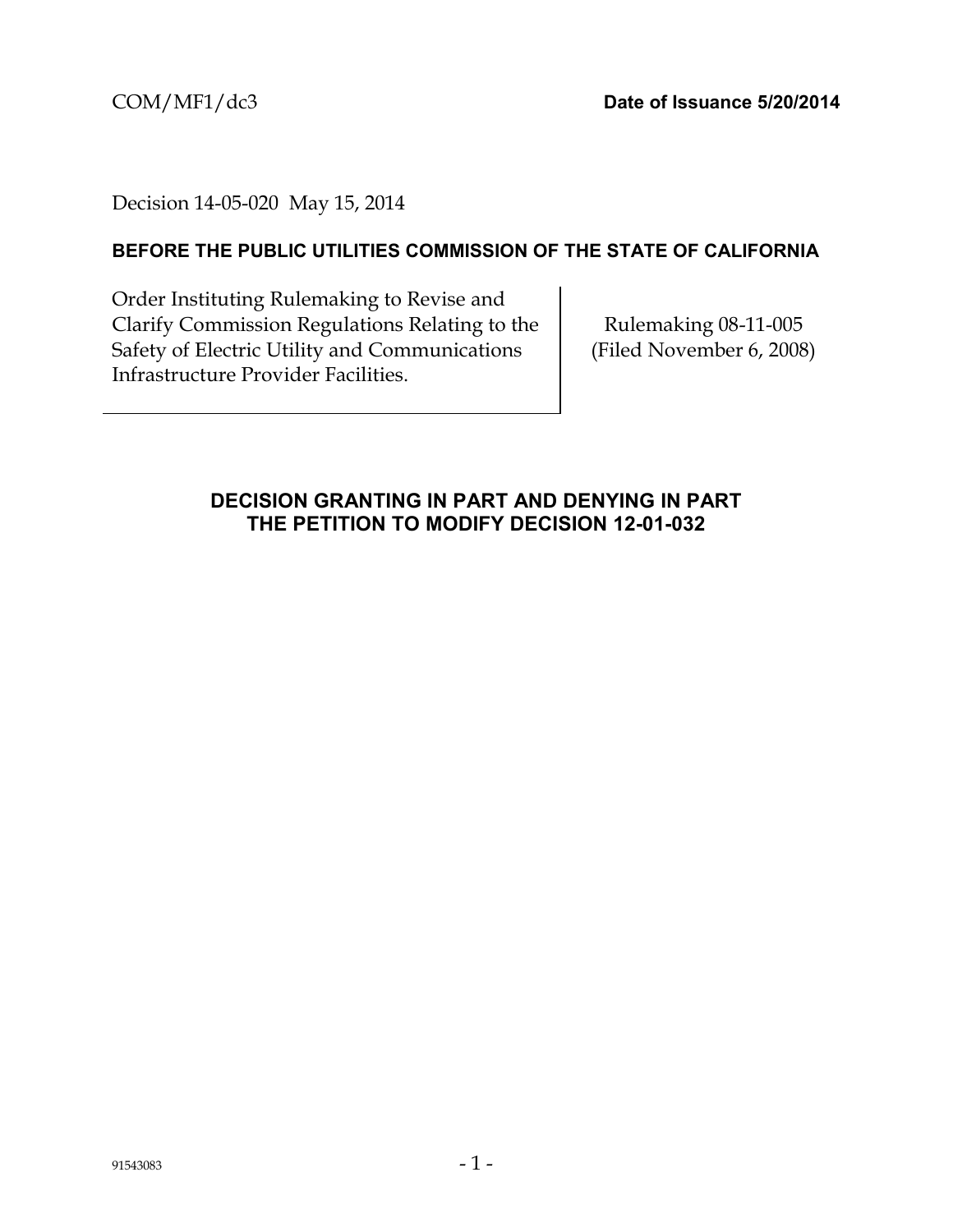# TABLE OF CONTENTS

# Title

| 10. |                                                            |                                               |  |  |  |  |
|-----|------------------------------------------------------------|-----------------------------------------------|--|--|--|--|
| 9.  |                                                            |                                               |  |  |  |  |
| 8.  |                                                            |                                               |  |  |  |  |
| 7.  |                                                            |                                               |  |  |  |  |
| 6.  |                                                            |                                               |  |  |  |  |
|     | 5.2.                                                       |                                               |  |  |  |  |
|     | 5.1.                                                       |                                               |  |  |  |  |
| 5.  |                                                            |                                               |  |  |  |  |
|     | 4.2.                                                       |                                               |  |  |  |  |
|     | 4.1.                                                       |                                               |  |  |  |  |
| 4.  |                                                            |                                               |  |  |  |  |
|     | 3.3.                                                       |                                               |  |  |  |  |
|     | 3.2.                                                       |                                               |  |  |  |  |
|     | 3.1.                                                       |                                               |  |  |  |  |
| 3.  | Summary of the Petition to Modify Decision (D.)12-01-032 8 |                                               |  |  |  |  |
| 2.  |                                                            |                                               |  |  |  |  |
| 1.  |                                                            |                                               |  |  |  |  |
|     |                                                            |                                               |  |  |  |  |
|     |                                                            | DECISION GRANTING IN PART AND DENYING IN PART |  |  |  |  |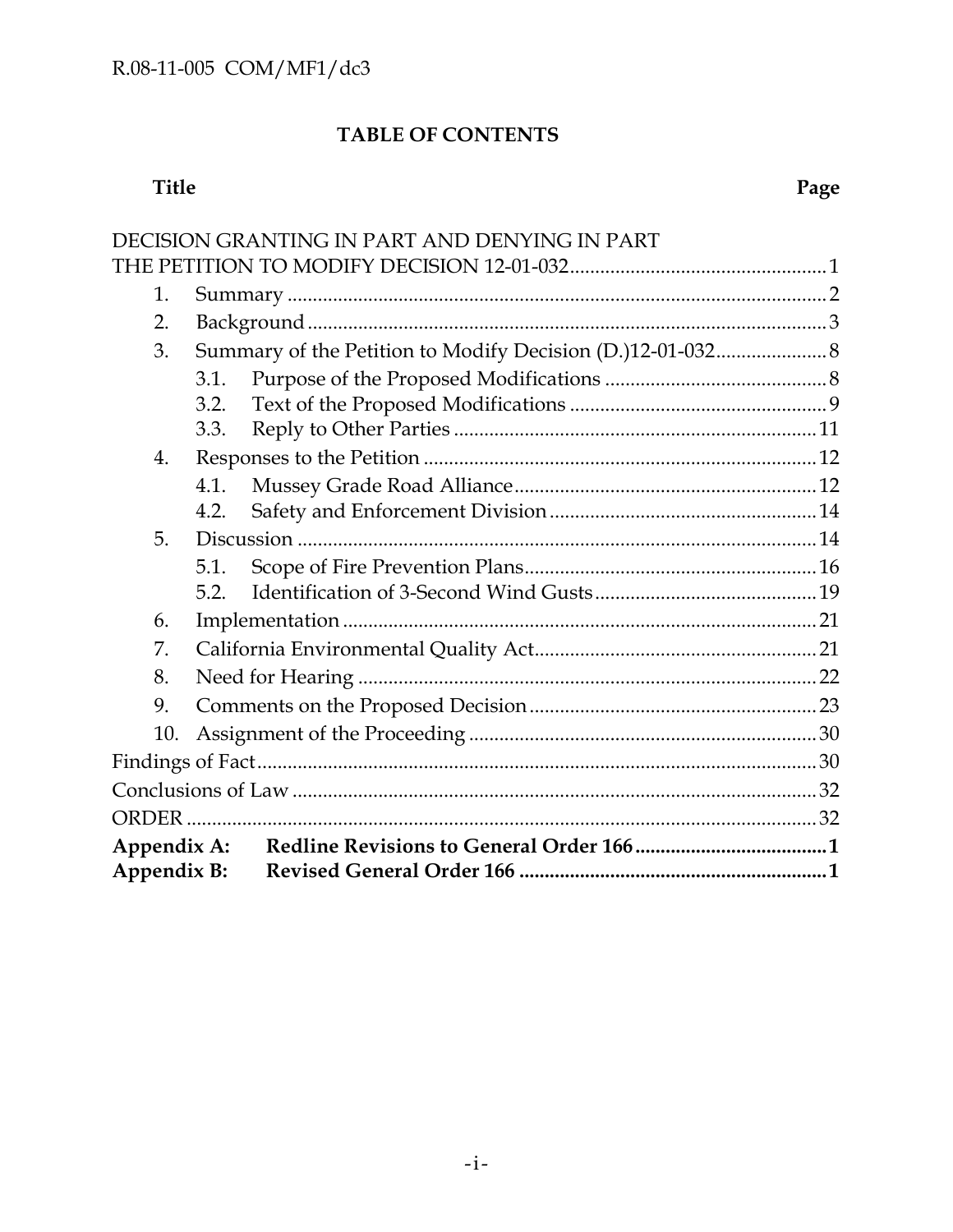#### **DECISION GRANTING IN PART AND DENYING IN PART THE PETITION TO MODIFY DECISION 12-01-032**

#### **1. Summary**

In response to the petition to modify Decision (D.) 12-01-032 that was filed jointly by Bear Valley Electric Service, Pacific Gas and Electric Company, and Southern California Edison Company, today's decision adopts the following modifications to the fire-prevention plans (FPPs) that certain investor-owned electric utilities ("electric IOUs") must prepare pursuant to D.12-01-032 and General Order (GO) 166. First, D.12-01-032 and GO 166 require an electric IOU's FPP to address the situation where all three of the following conditions occur simultaneously: (1) The force of 3-second wind gusts exceeds the structural design standards for the affected overhead power-line facilities; (2) these 3-second gusts occur during a period of high fire danger; and (3) the affected facilities are located in a high fire-threat area. Today's decision requires an electric IOU's FPP to identify the specific parts of the utility's service territory where all three of these conditions may occur simultaneously.

Second, today's decision authorizes, but does not require, electric IOUs to address other fire hazards in their FPPs.

Finally, the requirement that FPPs must specify how an electric IOU will identify in real time the occurrence of 3-second wind gusts that exceed design standards is eliminated. This requirement is not necessary because electric IOUs may implement effective fire-prevention measures that do not rely on real-time observations of wind speed.

The modified FPPs adopted by today's decision will enhance the ability of electric IOUs to prepare and implement these plans efficiently. This should help such entities to fulfill their obligation under Public Utilities Code Section 451 to

 $-2-$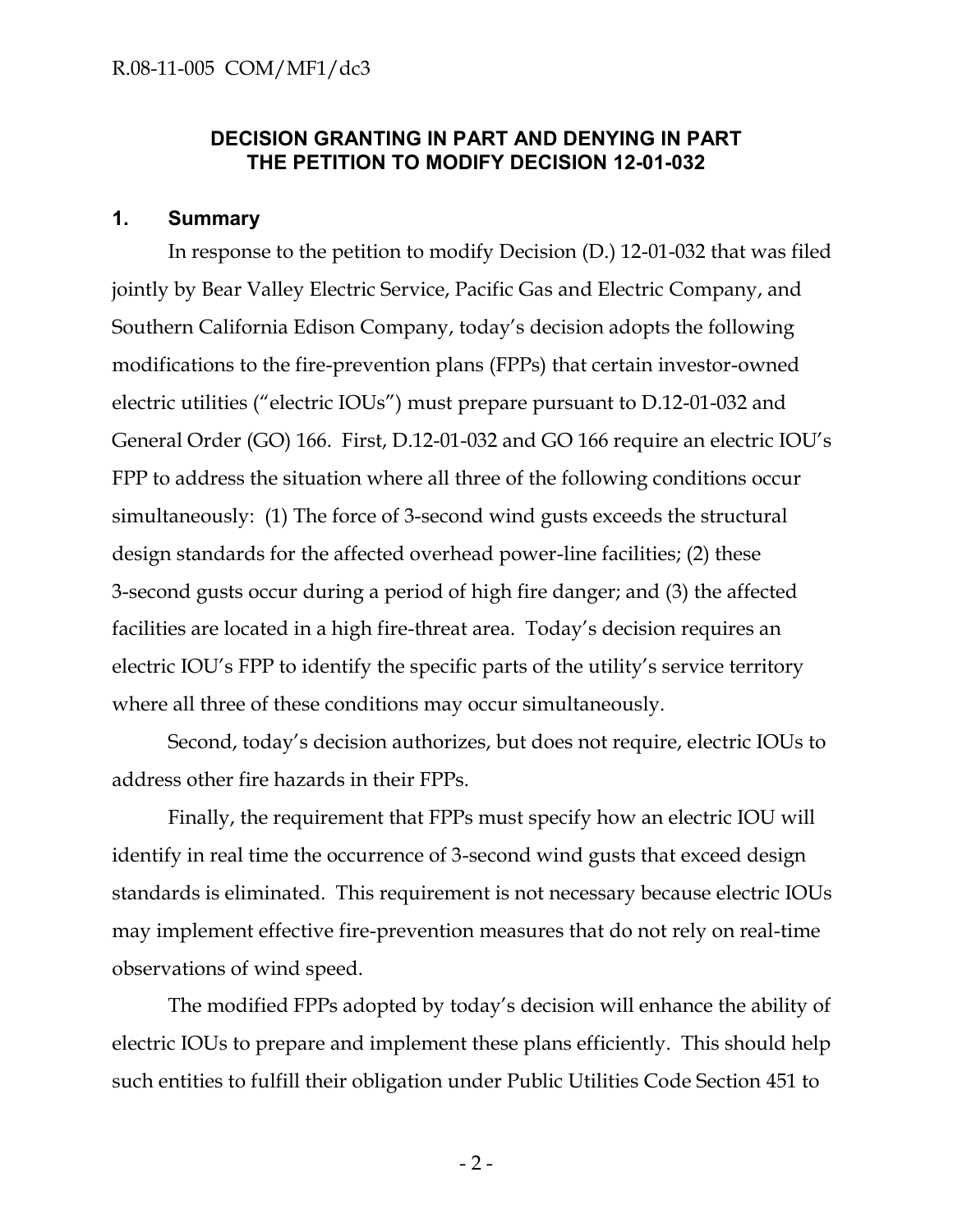#### R.08-11-005 COM/MF1/dc3

"furnish and maintain such adequate, efficient, just, and reasonable service, instrumentalities, equipment, and facilities…as are necessary to promote the safety, health, comfort, and convenience of its patrons, employees, and the public." Today's decision may affect the costs that electric IOUs incur to prepare and implement FPPs, but the potential cost impact is unknown.

The petition to modify D.12-01-032 is granted to the extent it is consistent with the revisions to the FPPs adopted by today's decision. The petition is denied in all other respects.

This proceeding remains open to address the remaining issues within the scope of Phase 3 of this proceeding.

#### **2. Background**

In October 2007, strong Santa Ana winds swept across Southern California and caused dozens of wildfires. The resulting conflagration burned more than 780 square miles, killed 17 people, and destroyed thousands of homes and buildings. Hundreds of thousands of people were evacuated at the height of the fire siege. Transportation was disrupted over a large area for several days, including many road closures. Portions of the electric power network, public communication systems, and community water sources were destroyed.

Several of the worst wildfires were reportedly ignited by power lines. These included the Grass Valley Fire (1,247 acres), the Malibu Canyon Fire (4,521 acres), the Rice Fire (9,472 acres), the Sedgewick Fire (710 acres), and the Witch Fire (197,990 acres). The total area burned by these five power-line fires exceeded 334 square miles.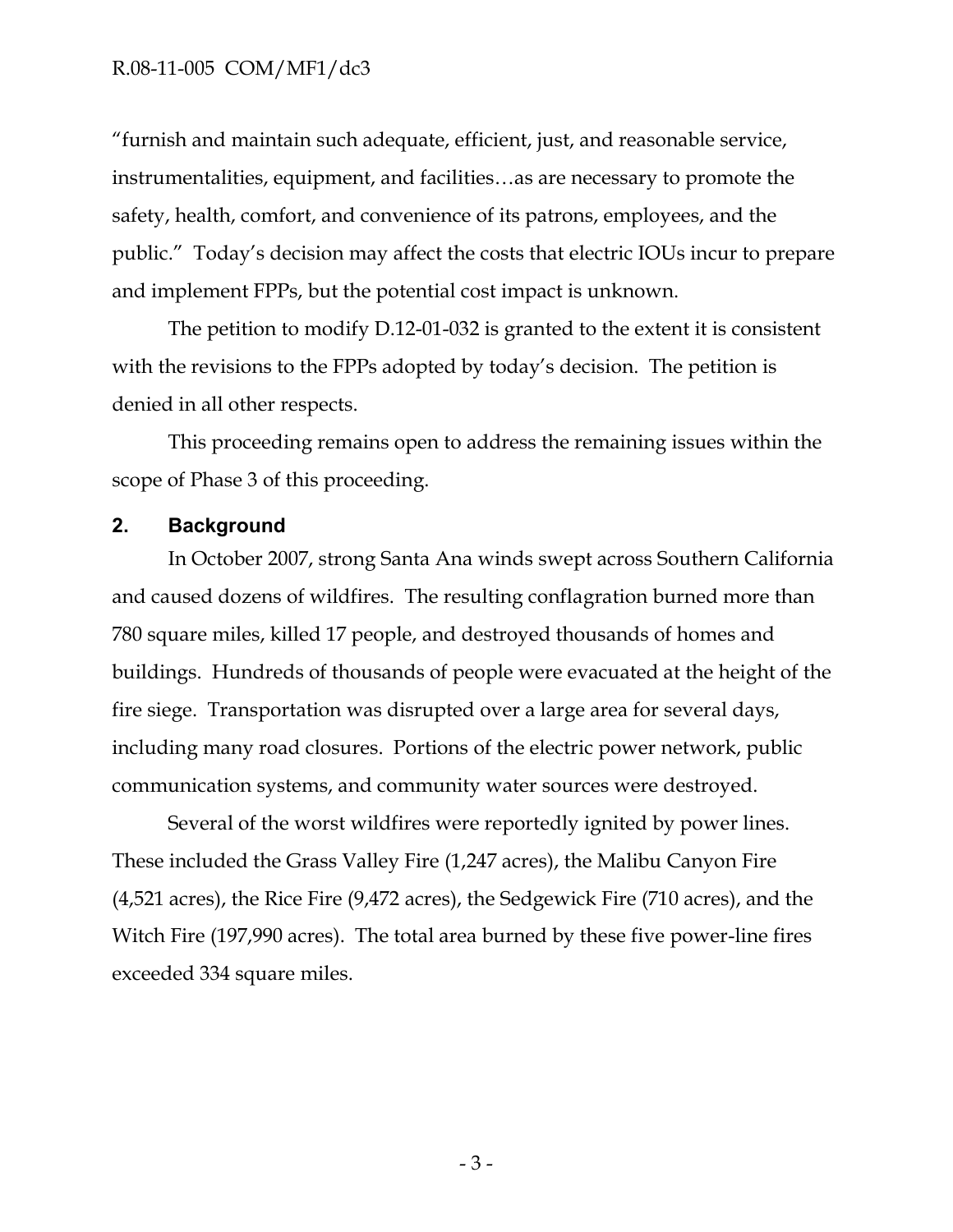$\overline{a}$ 

In response to the widespread devastation, the Commission issued Order Instituting Rulemaking (R.) 08-11-005 to consider and adopt regulations to reduce the fire hazards associated with overhead power lines and aerial communication facilities in close proximity to power lines.

R.08-11-005 was split into three phases. The focus of Phase 1 was to adopt fire-prevention measures that could be implemented in time for the 2009 autumn fire season in Southern California. Phase 1 concluded with the issuance of Decision (D.) 09-08-029. The purpose of Phase 2 was to address matters that required more time to consider and implement. Phase 2 concluded with the issuance of D.12-01-032, as modified by D.13-06-011.<sup>1</sup> The purpose of Phase 3, which is currently in progress, is to consider and develop additional fire-safety regulations regarding the specific matters identified in  $D.12$ -01-032. $^2$ 

Among the fire-safety regulations adopted by D.12-01-032 is the requirement for certain investor-owned electric utilities (hereafter, "electric IOUs") to prepare and submit FPPs as set forth in Ordering Paragraphs (OPs) 2 - 5 of the decision:

- 2. Each investor-owned electric utility in Southern California shall (i) prepare a fire-prevention plan, and (ii) file and serve a copy of its fire-prevention plan by December 31, 2012, via a Tier 1 Compliance Advice Letter.
- 3. Each investor-owned electric utility in Northern California shall take the following steps to determine the risk of catastrophic power-line fires in its service territory and prepare a fire-prevention plan, if necessary:

<sup>&</sup>lt;sup>1</sup> The modifications to D.12-01-032 that were adopted by D.13-06-011 are not relevant to today's decision.

<sup>2</sup> Two decisions have been issued in Phase 3 thus far (D.14-02-015 and D.14-01-010).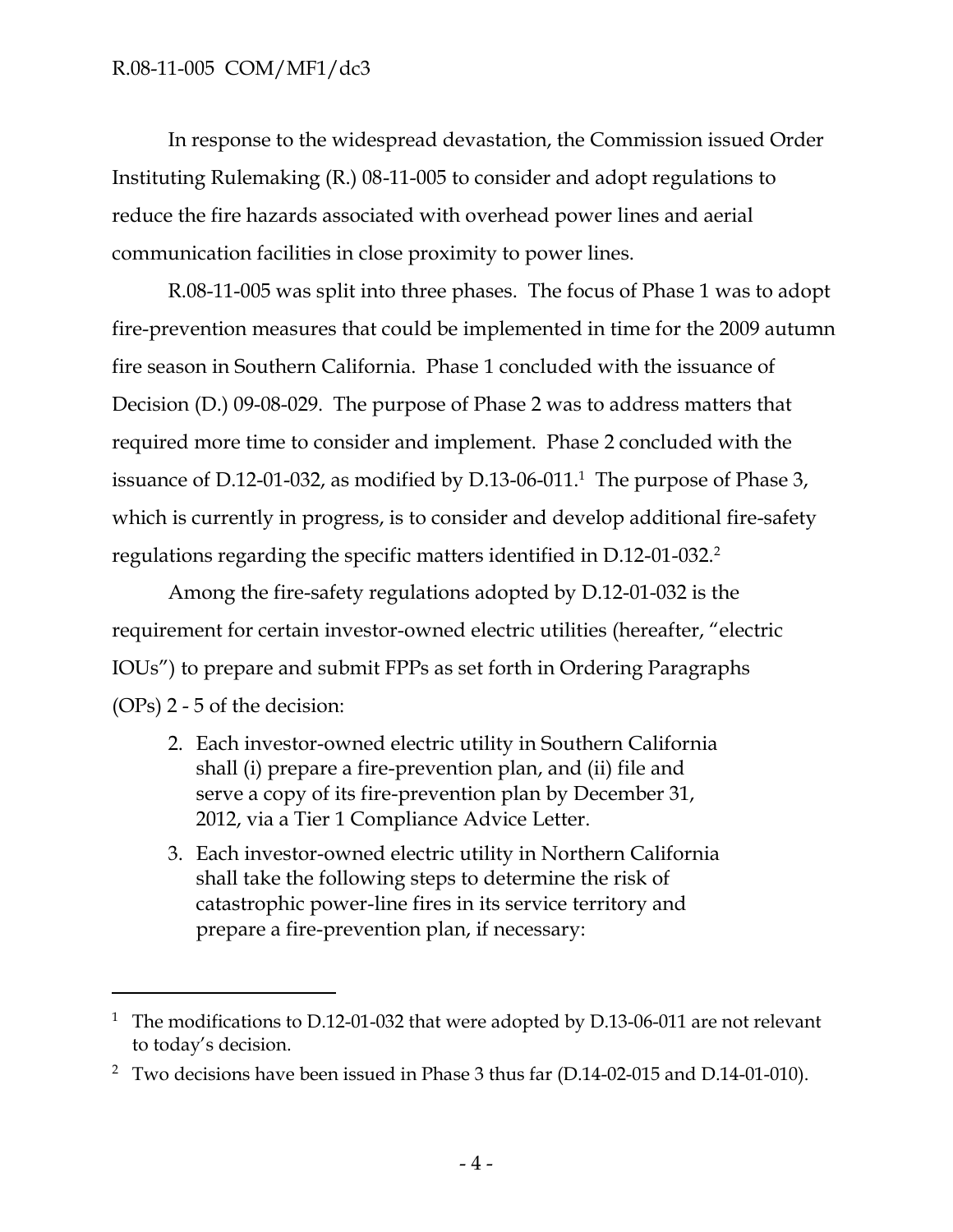- i. Identify its overhead power-line facilities that are located in high fire-threat areas on the fire-threat maps adopted by [D.12-01-032].
- ii. Make a good-faith effort to obtain historical records of Red Flag Warnings issued by the National Weather Service that applied to areas occupied by facilities identified in the previous Item (i).
- iii. Make a good-faith effort to obtain historical wind records of Remote Automatic Weather Stations located within 25 miles of the facilities identified in Item (i).
- iv. Use the information from Items (ii) and (iii) to estimate how often, if ever, 3-second wind gusts occur during a Red Flag Warning that exceed the maximum working stress specified in General Order 95 [GO 95], Section IV, for facilities identified in Item (i).
- v. Develop a fire-prevention plan if the utility determines, after completing the previously identified tasks, that it has overhead power-line facilities in a high fire-threat area where it is reasonably foreseeable that the probability of 3-second wind gusts exceeding the maximum working stresses for such facilities during a Red Flag Warning is 3% or more during a 50-year period.
- vi. File a Tier 1 Compliance Advice Letter… that either (a) contains a copy of the fire-prevention plan, or (b) provides notice that a fire-prevention plan is not required by today's decision.
- 4. The fire-prevention plans… shall address situations where all three of the following conditions occur simultaneously: (i) 3-second wind gusts exceed the structural or mechanical design standards for the affected overhead power-line facilities, (ii) these 3-second gusts occur during a period of high fire danger, and (iii) the affected facilities are located in a high fire-threat area. For the purpose of this Ordering Paragraph , the following definitions apply: (a) structural and mechanical design standards are the maximum working stresses set forth in Section IV of [GO 95]; (b) period of high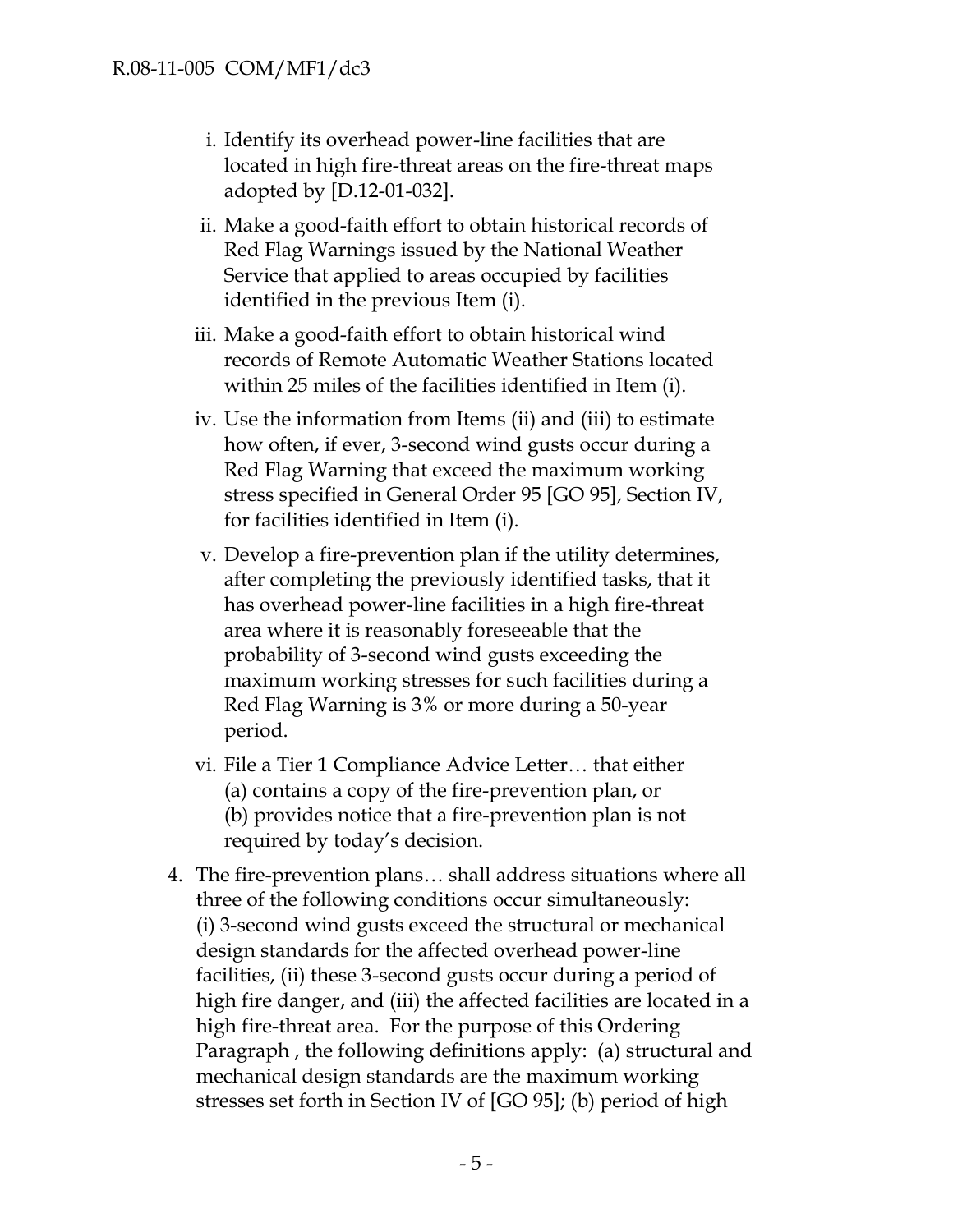fire danger is the period covered by a Red Flag Warning issued by the United States National Weather Service; and (c) high fire-threat areas are areas designated as such on the fire-threat maps adopted by [D.12-01-032].

5. The fire-prevention plans required by [D.12-01-032] shall specify (i) how the investor-owned electric utility will identify the occurrence of 3-second wind gusts that exceed the structural or mechanical design standards for overhead power-line facilities; and (ii) the countermeasures the utility will implement to mitigate the threat of power-line fire ignitions.

The requirements of OP 4 were added to General Order (GO) 166 which requires, among other things, that every electric utility subject to the Commission's jurisdiction to annually prepare and submit a plan that sets forth the utility's anticipated responses to emergencies and major outages.<sup>3</sup>

In accordance with the previously cited OPs of D.12-01-032, each of the following electric IOUs filed a Tier 1 Advice Letter containing its fire-prevention plan (FPP): Bear Valley Electric Services (BVES), California Pacific Energy Company (CalPeco),<sup>4</sup> Pacific Gas and Electric Company (PG&E), San Diego Gas & Electric Company (SDG&E), and Southern California Edison Company (SCE). PacifiCorp filed an Advice Letter stating that it was not required to prepare a fire-prevention plan pursuant to OP 3 of D.12-01-032.

Protests to the Advice Letters were filed by AT&T of California, the Commission's Safety and Enforcement Division (SED), and the Mussey Grade Road Alliance (MGRA). MGRA's protest asserted, among other things, that most of the FPPs failed to comply with the requirement in OP 5(i) of D.12-01-032 to

<sup>&</sup>lt;sup>3</sup> GO 166, Standard 1, preamble.

<sup>4</sup> CalPeco is now known as Liberty Utilities LLC.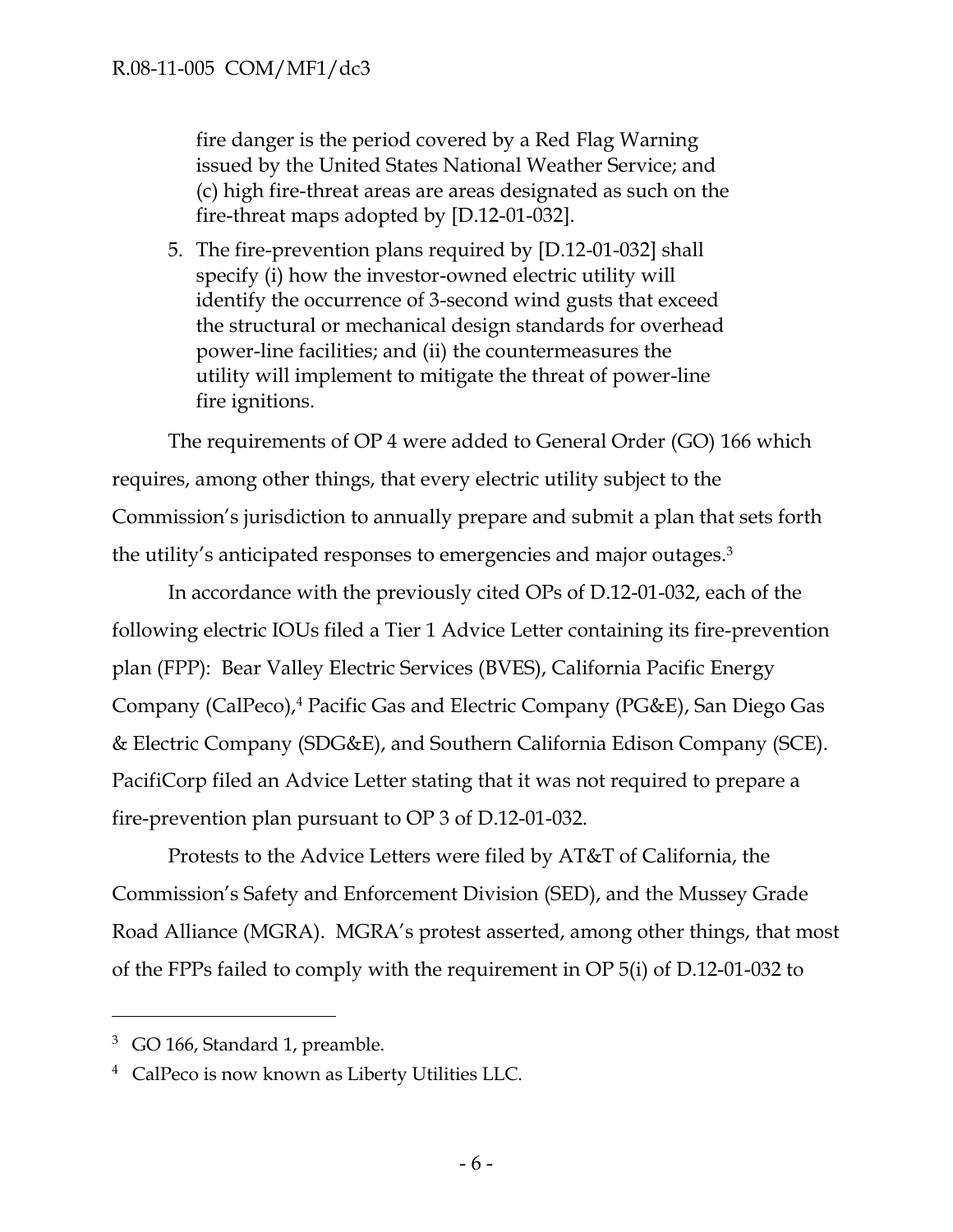specify how the utility will identify the occurrence of 3-second wind gusts that exceed the structural or mechanical design standards for the utility's overhead power-line facilities.

In response to the Advice Letters, the California Public Utilities Commission (Commission) issued Resolution E-4576 on May 24, 2013. Of relevance to today's decision, Resolution E-4576 addressed MGRA's protest, in part, as follows:

> MGRA… argues that all the FPPs except SDG&E's fail to address the requirement in OP 5(i) to specify how the utility will identify the occurrence of 3-second wind gusts that exceed the structural or mechanical design standards for overhead power-line facilities. The utilities in question contend that it is unnecessary to comply with OP 5(i) because the FPPs apply regardless of wind speed. We find that although there may be some merit to the utilities' position, they should not have used their Tier 1 Compliance Advice Letters… to obtain a waiver from OP 5(i). To resolve this matter, we will provisionally accept the ALs filed by BVES, CalPeco, PG&E, and SCE with the requirement that the updated FPPs they submit with their next updated Emergency Response Plans pursuant to GO 166 comply fully with OP 5(i), or, alternatively, they **file a petition to modify OP 5(i)**. If they choose the latter, we will continue to accept on a provisional basis the FPPs included in their updated Emergency Response Plans pending the disposition of the petition to modify. (Resolution E-4576 at 21. Emphasis added.)

As authorized by Resolution E-4576, on October 17, 2013, the following electric IOUs jointly filed a petition to modify OP 5(i) of D.12-01-032: BVES, PG&E, and SCE (together, "the IOU Petitioners"). MGRA and SED filed responses on November 18, 2013. The IOU Petitioners filed a reply on December 2, 2013.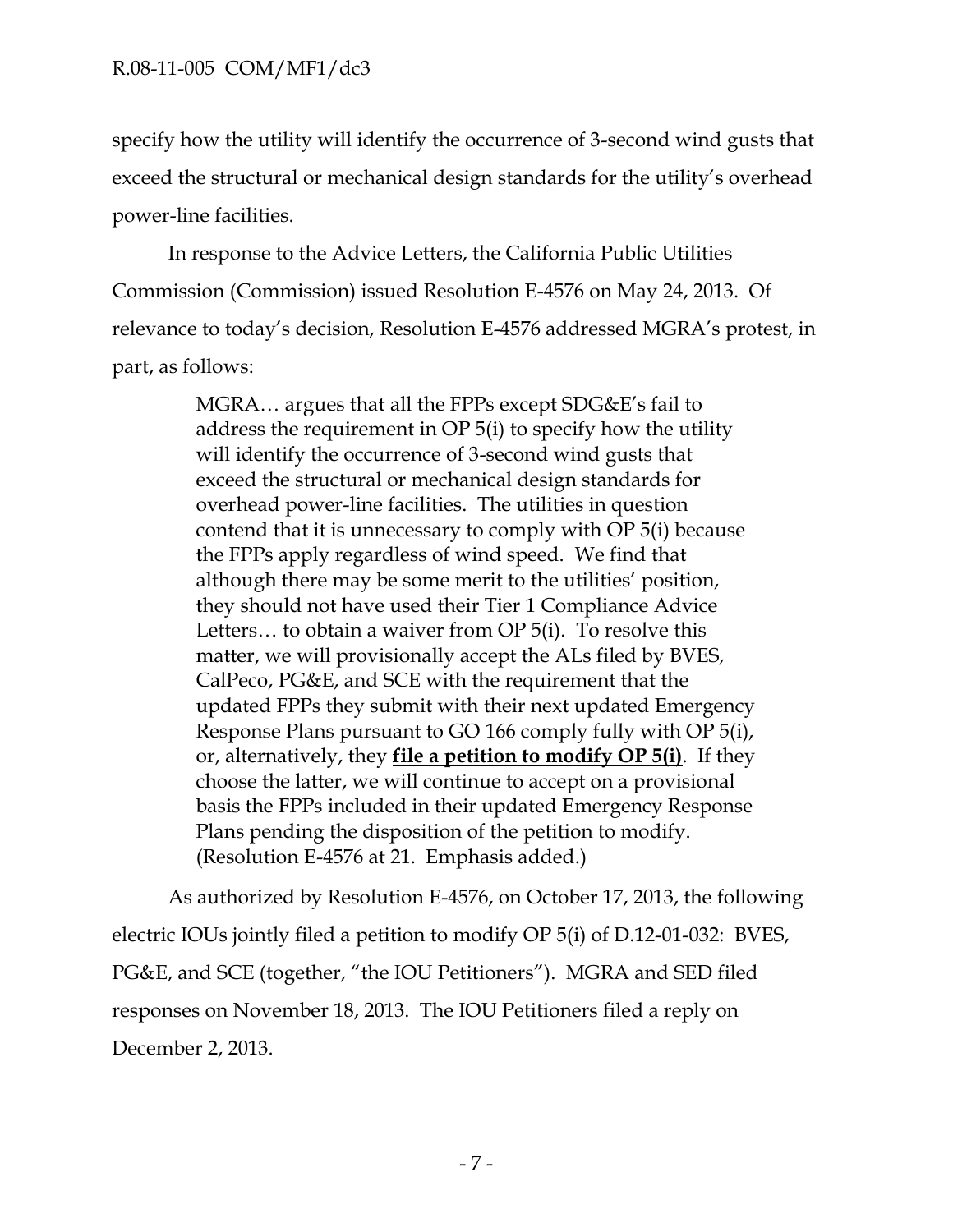# **3. Summary of the Petition to Modify Decision (D.) 12-01-032**

## **3.1. Purpose of the Proposed Modifications**

The IOU Petitioners aver that the purpose of their FPPs is to identify periods of high fire danger so they can initiate fire-prevention and fire-mitigation measures in a timely manner. To this end, the IOU Petitioners use the following nationally recognized fire-threat indicators in their FPPs to identify periods of high fire danger:

- BVES National Weather Service (NWS) Red Flag Warnings and U.S. Forest Service warnings.
- PG&E California Department of Forestry and Fire Protection (Cal Fire) fire adjective index and Red Flag Warnings.
- SCE Red Flag Warnings.

The IOU Petitioners contend that D.12-01-032 forecloses their ability to use the above-listed fire-threat indicators because the Decision requires FPPs to specify "how the utility will identify the occurrence of 3-second gusts that exceed the structural or mechanical design standards for overhead power-line facilities."5 The IOU Petitioners assert that the Decision's requirement to use 3-second wind gusts as a fire-threat indicator, to the exclusion of other indicators, is problematic for several reasons. First, the IOU Petitioners state that "3-second wind gusts" is a narrow and markedly inferior fire-threat indicator compared to the broadly based fire-threat warnings issued by government agencies. In particular, the NWS's Red Flag Warnings are based on concurrent conditions of wind, humidity, fuel moisture, and dry lightning. Similarly, Cal Fire's fire adjective index combines weather forecast data (wind, precipitation, etc.) and

<sup>5</sup> D.12-01-032, at 51 and OP 5(i) at 175.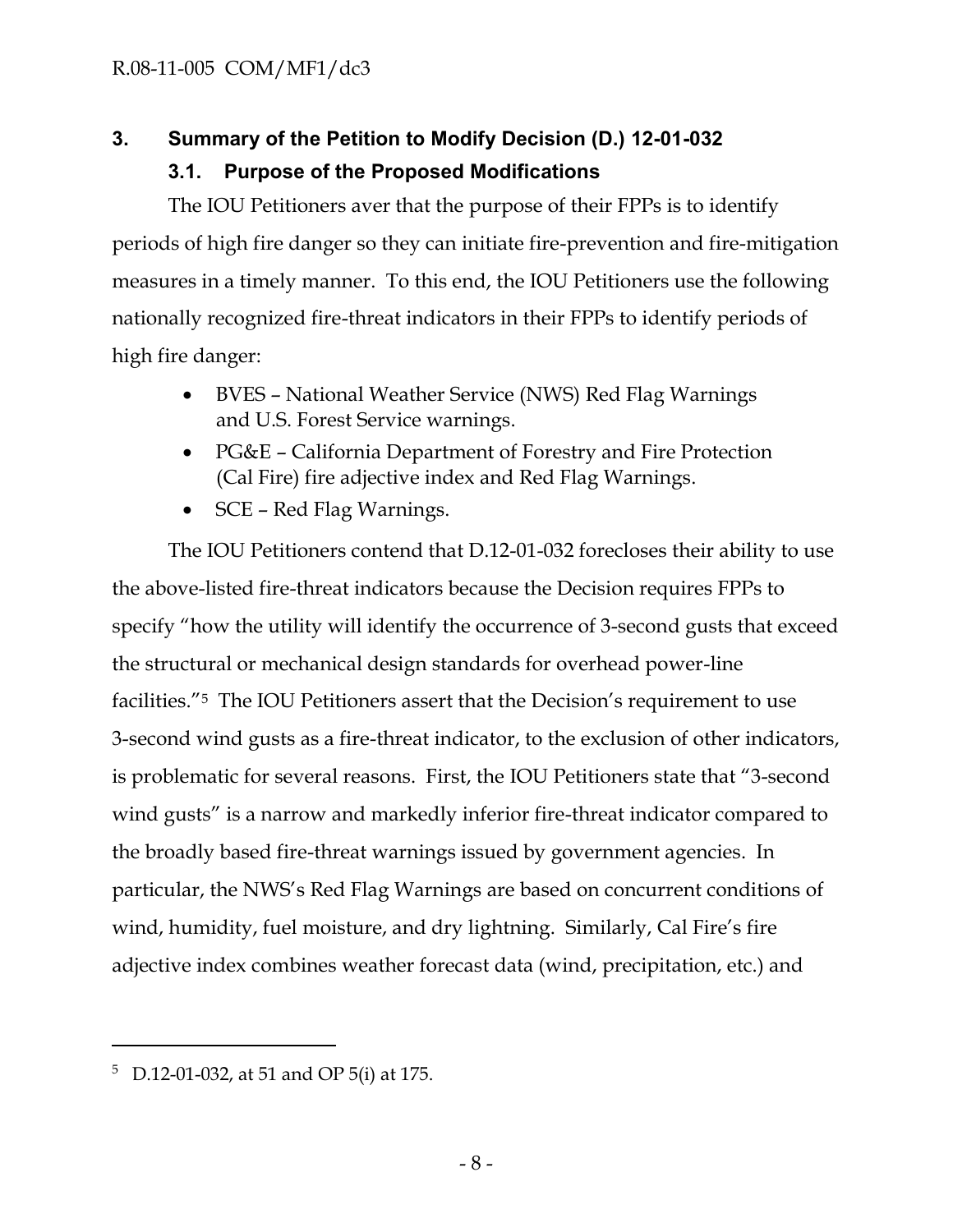surface fuels to classify the daily fire threat from low to extreme using the National Fire Danger Rating System.

Second, notices of Red Flag Warnings and the fire adjective index are issued on both a forecast and real time basis, which enables electric IOUs to prepare for hazardous fire conditions. In contrast, D.12-01-032 requires electric IOUs to rely on 3-second gusts that exceed design standards. This does not enable electric IOUs to take precautions until hazardous fire conditions are in progress. The IOU Petitioners believe that safety would be enhanced by using fire-threat indicators that trigger precautionary countermeasures before hazardous fire conditions occur.

Finally, the IOU Petitioners argue that because their FPPs use fire-threat indicators that will trigger countermeasures when it is reasonably foreseeable that the specific fire hazards specified in OP 5(i) of D.12-01-032 will occur, the Decision's requirement to identify specific wind speeds in real time will needlessly increase costs to utility customers. SCE estimates that the cost of deploying a weather station network for its service territory would be nearly \$18 million, assuming one weather station for every 28 square miles of service territory at a hypothetical unit installation cost of \$10,000.

#### **3.2. Text of the Proposed Modifications**

The IOU Petitioners request that D.12-01-032 be modified to provide electric IOUs with discretion to determine the appropriate fire-threat indicators for their FPPs. Rule 16.4(b) of the Commission's Rules of Practice and Procedure requires "specific wording to carry out all requested modifications to the decision." The IOU Petitioners request the following modifications to D.12-01-032. The text to be added is underlined, and the text to be removed is struck through.

- 9 -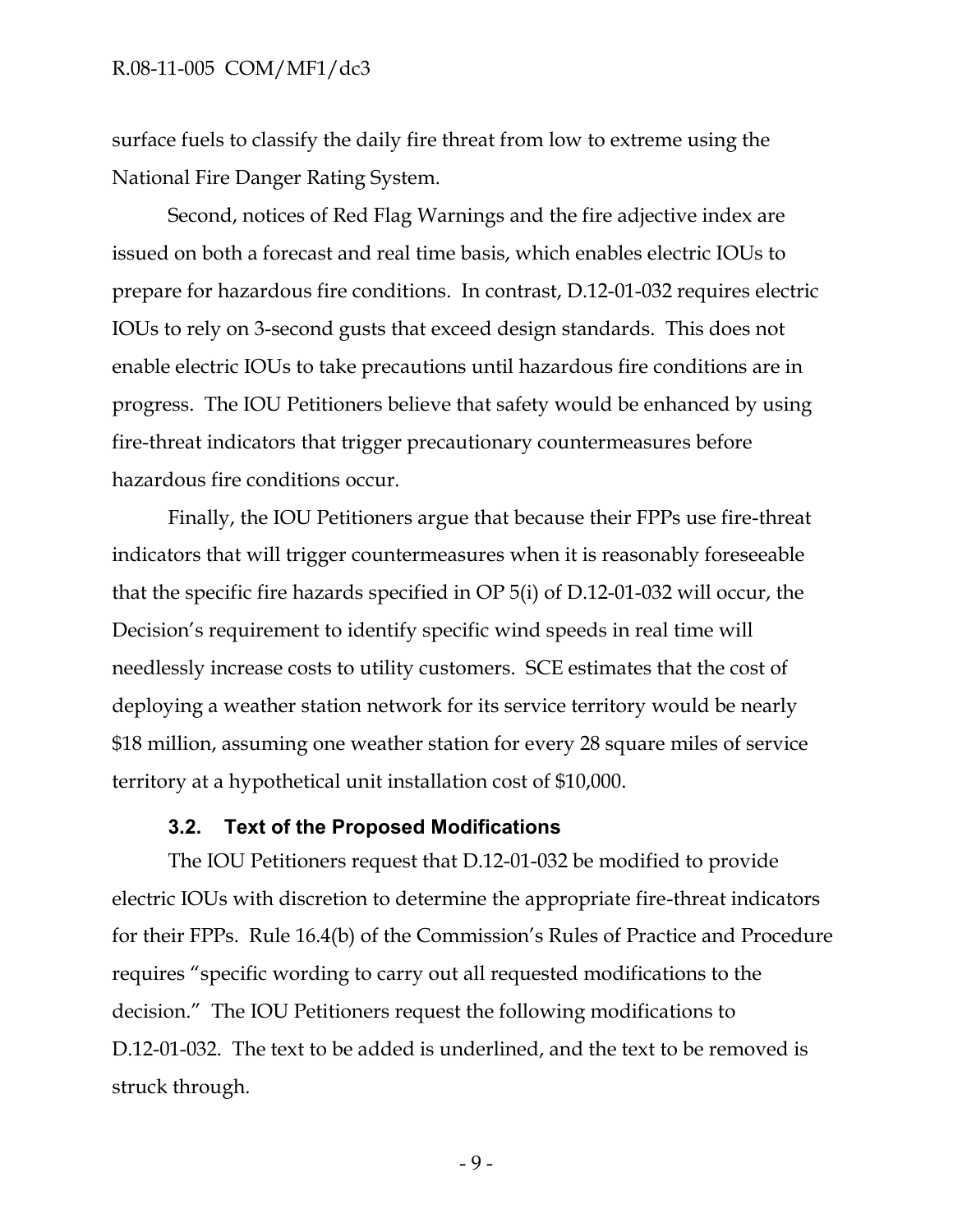Modified dicta at page 51 of D.12-01-032:

A utility's fire-prevention plan must specify (A) the indicators a utility will use to timely identify periods of extreme fireweather conditions that may increase the risk of fire associated with overhead power-line facilities [New footnote added. See below.] how the utility will identify the occurrence of 3-second gusts that exceed the structural or mechanical design standards for overhead power-line facilities; and (B) the countermeasures the utility will implement to mitigate the threat of power-line fire ignitions. Today's decision does not require any particular countermeasures.

New Footnote at page 51:

Such indicators might include, but are not limited to, for example, the occurrence of 3-second wind gusts that exceed the structural or mechanical design standards for overhead power-line facilities.

Modified dicta at pages 54-55:

Several parties express concern that electric utilities cannot predict hazardous wind conditions or power-line fires. Today's decision does not require such predictions. Rather, today's decision requires electric IOUs to monitor fire threat warnings, weather reports, weather stations or other such indicators to determine when wind conditions are likely to exceed GO 95 design standards during extreme fire-weather conditions so as to be able and to timely implement countermeasures to reduce the likelihood possibility of power-line fires during these conditions.

Modified Conclusion of Law (COL) 8:

Each electric IOU's fire-prevention plan should address situations where: all three of (1) the following conditions occur simultaneously: (i) 3-second wind gusts exceed the structural and mechanical design standards for overhead power-line facilities; (ii) these 3-second gusts occur during a period of high fire danger; and (iii) the affected facilities are located in high fire-threat areas; or (2) periods of extreme fire-weather conditions increase the risk of fire associated with overhead power-line facilities. The FPP should also specify (a) either: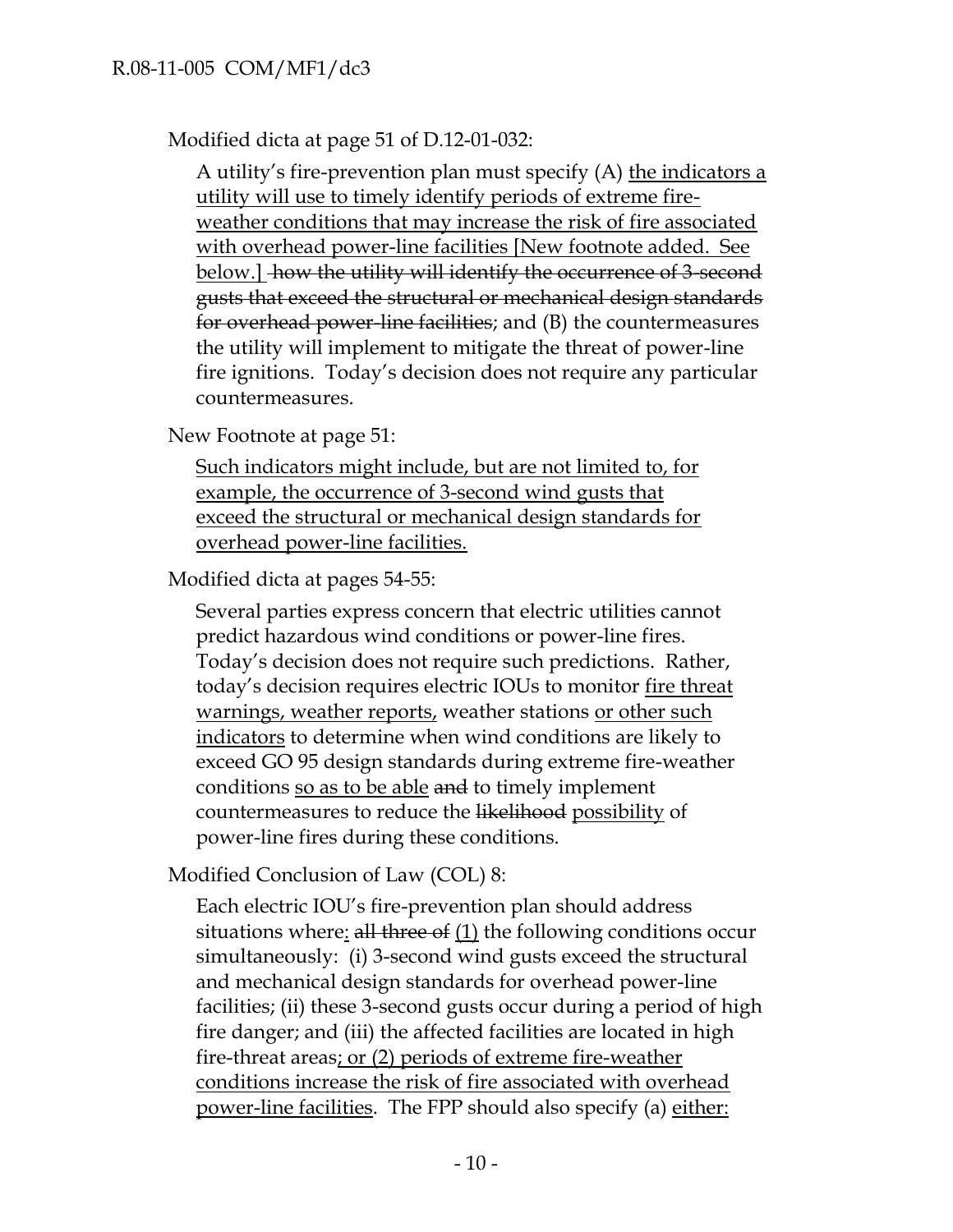(i) how the utility will identify the occurrence of 3-second gusts that exceed the design standards for overhead power-line facilities; or (ii) the indicators that a utility will use to timely identify periods of extreme fire-weather conditions that may increase the risk of fire associated with overhead power-line facilities; and (b) the countermeasures the utility will implement to mitigate the threat of power-line fire ignitions.<sup>6</sup>

Modified Ordering Paragraph (OP) 5:

The FPP required by today's decision shall specify (i) the indicators that a utility will use to timely identify periods of extreme fire-weather conditions that may increase the risk of fire associated with overhead power-line facilities how the investor-owned electric utility will identify the occurrence of 3-second wind gusts that exceed the structural or mechanical design standards for overhead power-line facilities); and (ii) the countermeasures the utility will implement to mitigate the threat of power-line fire ignitions.

### **3.3. Reply to Other Parties**

 $\overline{a}$ 

The IOU Petitioners disagree with SED and MGRA's contention, summarized below, that allowing electric IOUs to use other fire-threat indicators such as Red Flag Warnings would reduce safety. The IOU Petitioners believe that expanding the array of fire-threat indicators that may be used to trigger fire-prevention measures necessarily increases safety.

The IOU Petitioners state that SED and MGRA mistakenly suppose that electric IOUs' fire-prevention measures would change if other fire-threat indicators were used instead of 3-second wind gusts. The IOU Petitioners reply that replacing the fire-threat indicator of "3-second wind gusts that exceed

<sup>6</sup> Incongruously, the proposed modifications COL 8 are not carried forward to OP 4 or GO 166, even though the text of COL 8 is similar to OP 4 and GO 166. Nor are the proposed modifications to COL 8 carried back to the dicta at pages 51-52 of D.12-01-032, which also has text that is similar to COL 8.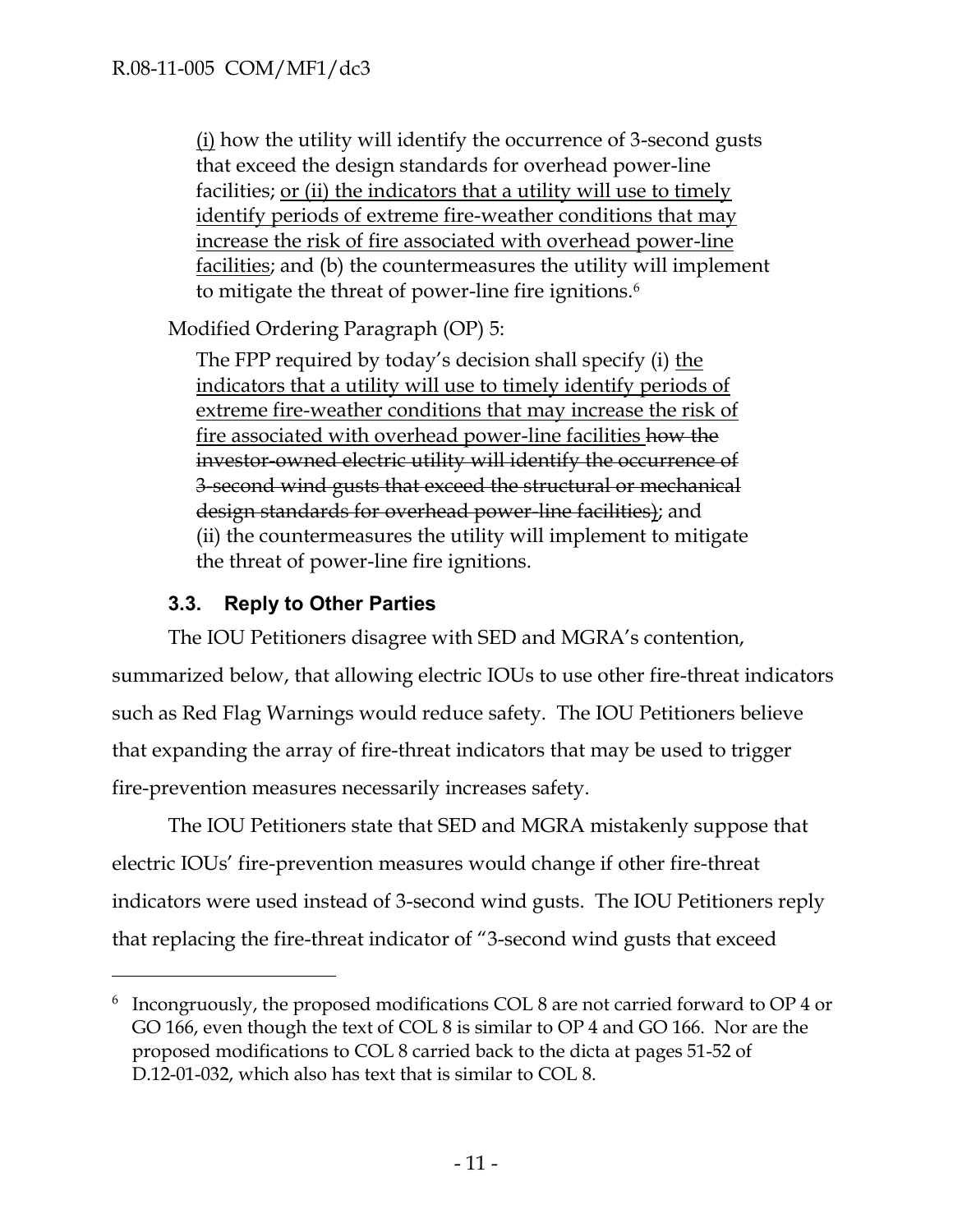design standards" with nationally recognized fire-threat indicators such as Red Flag Warnings that have a lower wind-threshold will simply cause electric IOUs to activate their fire-prevention measures at a lower wind threshold. The fire-prevention measures themselves would not change.<sup>7</sup>

The IOU Petitioners dispute MGRA's assertion, summarized below, that the petition would eliminate severe wind as a trigger for fire-prevention measures. The IOU Petitioners reply that broad fire-threat indicators such as Red Flag Warnings include severe wind. While Red Flag Warnings may be issued at a relatively low wind threshold when other hazardous fire conditions are present, there is no upper limit on wind speed for a Red Flag Warning.

Finally, the IOU Petitioners disagree with SED's assertion, summarized below, that using nationally recognized fire-threat indicators rather than severe wind gusts may negatively affect the development of fire-threat maps in Phase 3 of this proceeding. The IOU Petitioners reply that their petition is focused on the appropriate triggers for fire-prevention measures, and is unrelated to how wind data might be used in creating fire-threat maps.

### **4. Responses to the Petition**

 $\overline{a}$ 

### **4.1. Mussey Grade Road Alliance**

MGRA supports the proposed modifications to D.12-01-032 to the extent they would clarify the Commission's intent in the Decision that severe winds should be used in conjunction with other fire-threat indicators to trigger fire-prevention measures. MGRA opposes the proposed modifications to the

 $7$  The IOU Petitioners submit that the only reason a utility might need to measure 3-second wind gusts in real time would be to support a decision to shut-off power. The IOUs posit that they do not have this option in the normal course of business. (12-01-032 at COL 9 and OP 6.)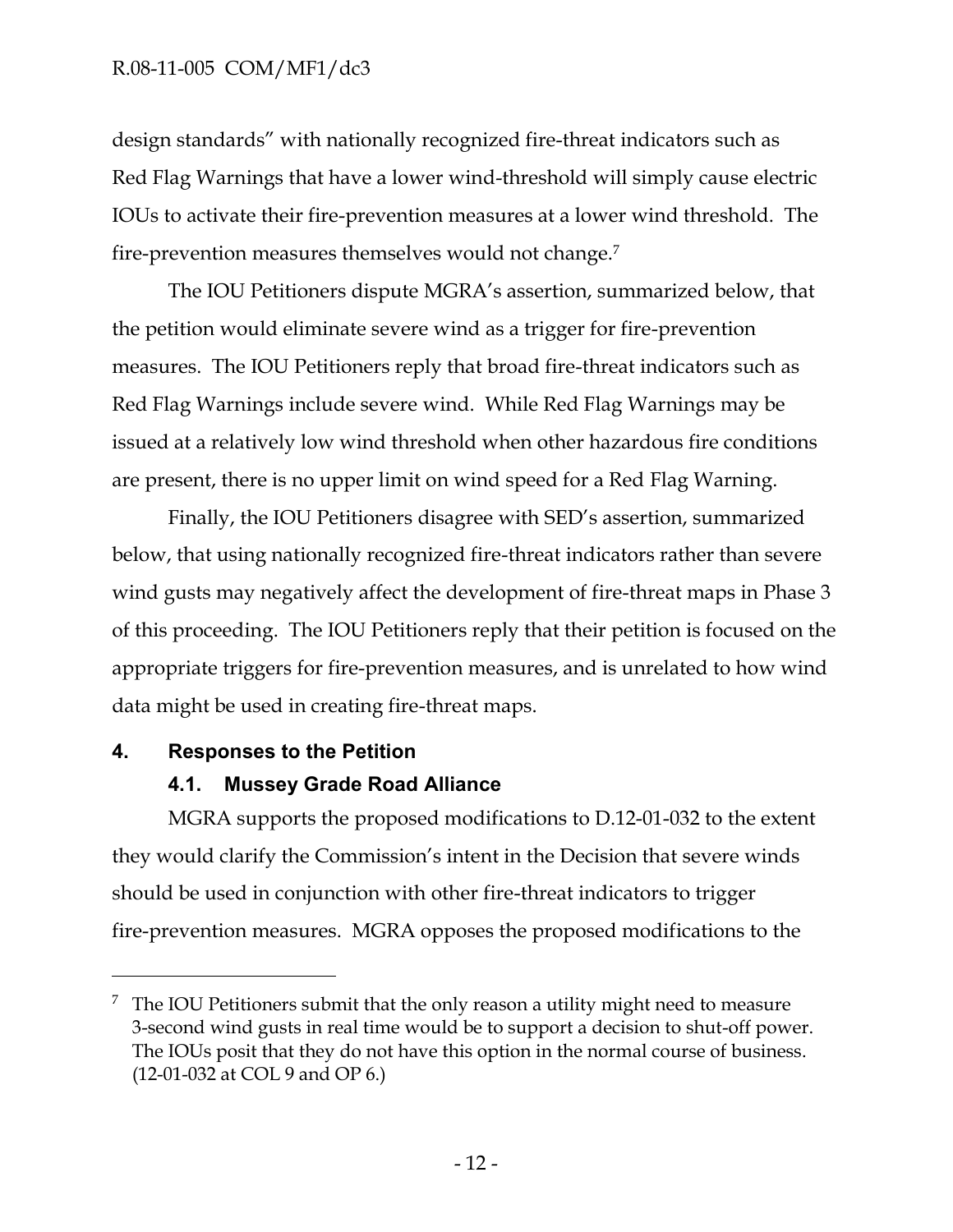extent they would replace severe winds with routine fire-threat hazards.

MGRA believes the IOU Petitioners' request to replace severe 3-second wind gusts with unspecified fire-threat indictors would weaken public safety. This is because wind speed is directly related to the ignition and propagation of power-line fires. MGRA cites data released by SDG&E in A.08-12-021 which shows that the number of outages increases by a factor of ten with every 20 mph increase in wind speed. MGRA states that wind-caused outages can ignite fires through several mechanisms such as clashing power lines and falling trees limbs. Once ignited, strong winds can cause power-line fires to spread rapidly. This is why the average size of power-line fires is ten times larger than fires ignited by other sources, according to MGRA. Strong winds also explain why multiple power-line fires occur at nearly the same time, as was observed in Southern California in 2007 and Australia in 2009.

MGRA is also concerned that the proposed modifications would weaken public safety by allowing electric IOUs to limit their fire-prevention measures to routine fire-weather events and ignore the fire hazard posed by severe winds. In particular, MGRA notes there are multiple Red Flag Warnings annually in California. MGRA declares that electric IOUs are already required by GO 95 to build and maintain their power-line facilities to operate safely in these regularly occurring conditions. Moreover, the wind conditions that can trigger a Red Flag Warning can range from zero miles per hour (mph) to 35 mph, depending on other concurrent fire-weather conditions. MGRA states it is not clear how fireprevention measures aimed at the relatively low wind thresholds in Red Flag Warnings would reduce the extreme fire risks associated with severe winds.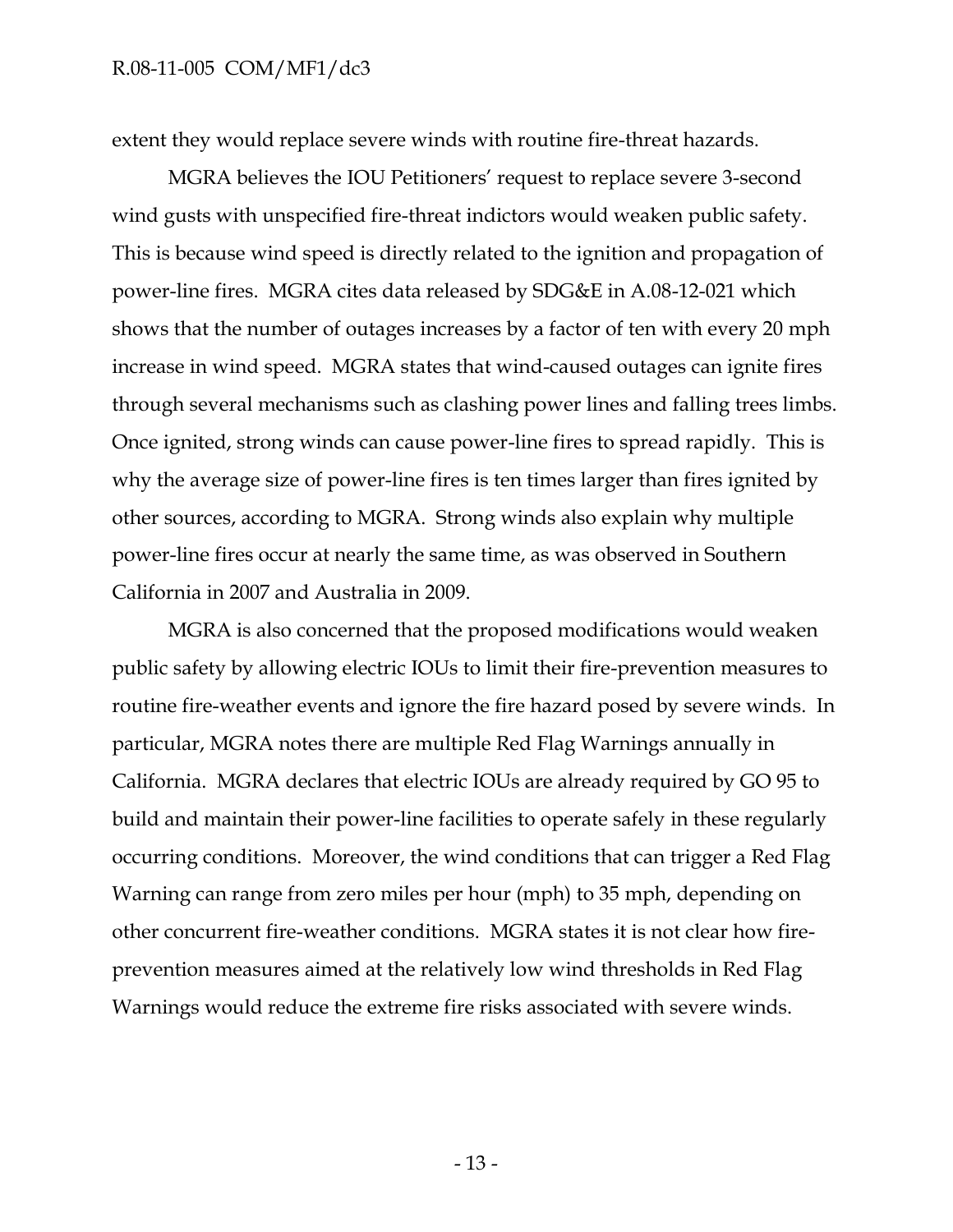## **4.2. Safety and Enforcement Division**

SED opposes the petition for two reasons. First, SED believes the proposed modifications to D.12-01-032 would weaken safety by eliminating the requirement to implement fire-prevention measures that are specifically designed to mitigate the risks of severe fire-weather. Second, SED is concerned that allowing electric IOUs to use fire-threat indicators that do not incorporate severe winds may affect the development of fire-threat maps in Phase 3, Track 3 of this proceeding. SED cautions against using Red Flag Warnings as the sole basis for fire-threat maps, as severe wind gusts are a primary fire hazard for overhead power-line facilities.

### **5. Discussion**

A threshold issue is whether the petition to modify D.12-01-032 complies with Rules 16.4(b) and 16.4(d) of the Commission's Rules of Practice and Procedure. Rule 16.4(b) states:

> A petition for modification of a Commission decision must concisely state the justification for the requested relief and must propose specific wording to carry out all requested modifications to the decision. Any factual allegations must be supported with specific citations to the record in the proceeding or to matters that may be officially noticed. Allegations of new or changed facts must be supported by an appropriate declaration or affidavit.

The IOU Petitioners have satisfied Rule 16.4(b). Their petition provides justification for the requested relief and specific wording to carry out the requested modifications to D.12-01-032. All factual allegations in the petition are supported with citations to the record of this proceeding.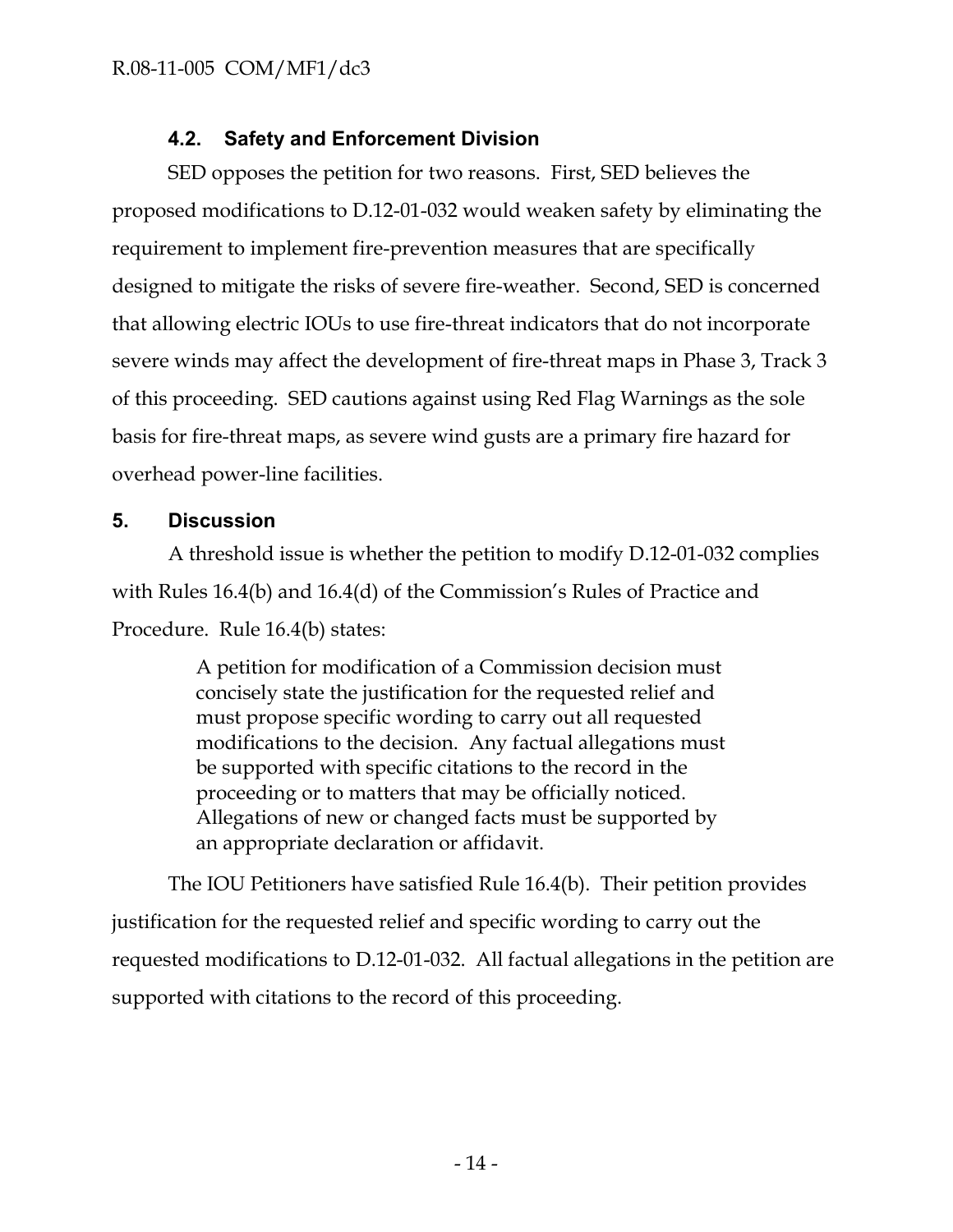```
Rule 16.4(d) states:
```
[A] petition for modification must be filed and served within one year of the effective date of the decision proposed to be modified. If more than one year has elapsed, the petition must also explain why the petition could not have been presented within one year of the effective date of the decision. If the Commission determines that the late submission has not been justified, it may… issue a summary denial of the petition.

The IOU Petitioners were authorized by Resolution E-4576 to file their

petition to modify D.12-01-032 more than one year after the decision. $8$ 

Accordingly, the petition complies with Rule 16.4(d).

We next consider the merits of the petition. As set forth in D.12-01-032, an

electric IOU's FPP must:

- 1. Address situations where all three of the following conditions occur simultaneously: (i) 3-second wind gusts exceed the structural or mechanical design standards for the affected overhead power-line facilities, (ii) these 3-second gusts occur during a Red Flag Warning, and (iii) the affected facilities are located in a high fire-threat area.
- 2. Specify how the electric IOU will identify the occurrence of 3-second wind gusts that exceed the structural or mechanical design standards for overhead power-line facilities
- 3. Specify the countermeasures the electric IOU will implement to mitigate the threat of power-line fire ignitions.

The IOU Petitioners seek to modify Items 1 and 2 above (but not Item 3).

We address the proposed modifications to Item 1 and Item 2 below. In deciding whether to grant the petition, the primary standard we will use is whether the proposed modifications to D.12-01-032 will enhance fire safety. We must also

 $8\text{ E-4576}$  at 1, 2, 20, and OP 1 at 21.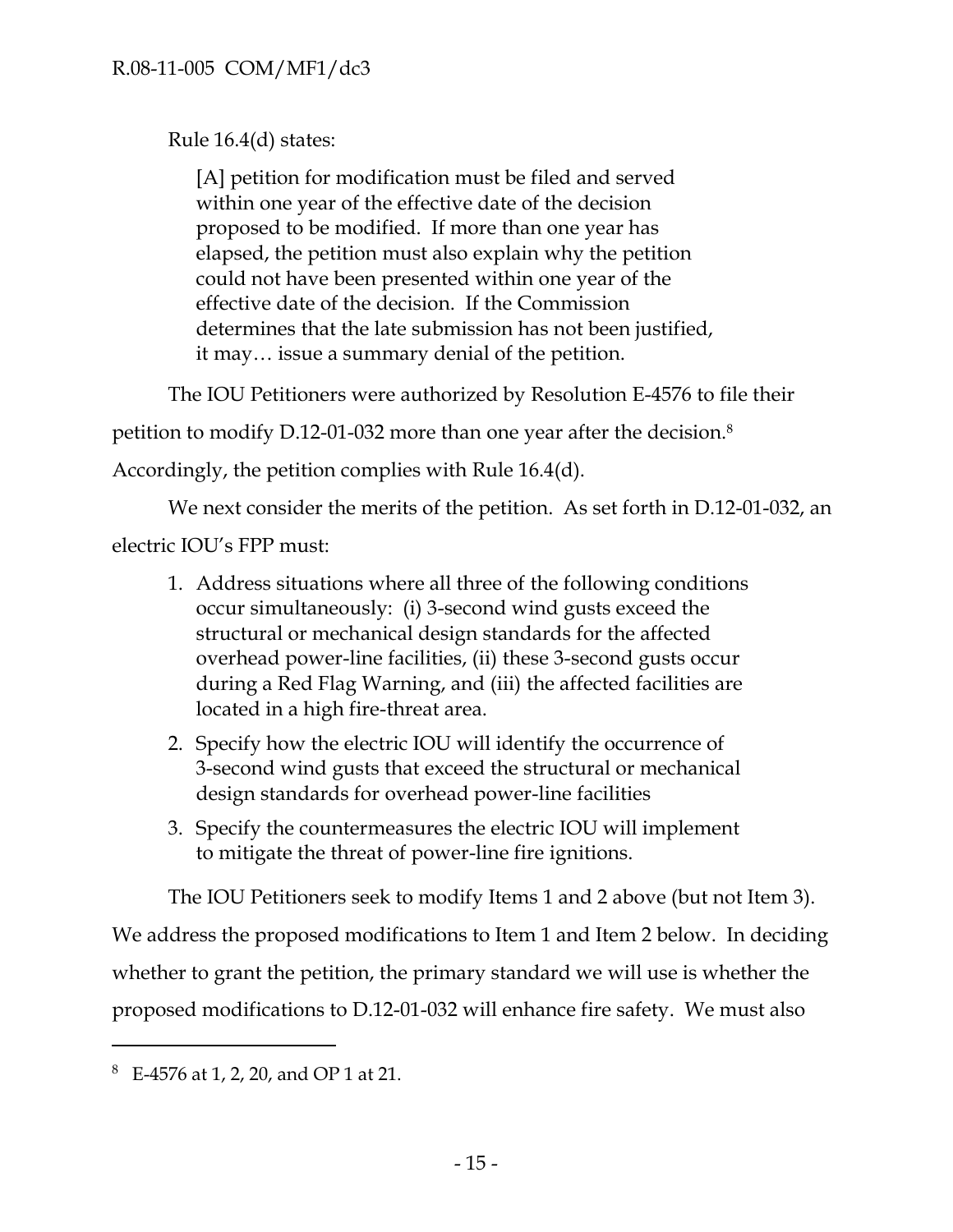keep in mind the costs and public-safety benefits of our regulations. If the proposed modifications to D.12-01-032 reduce the cost of our regulations with no adverse effect on public safety, the modifications should be adopted.

### **5.1. Scope of Fire Prevention Plans**

The IOU Petitioners seek to modify the requirement in D.12-01-032 that that FPPs shall address the situation where all of the following conditions occur simultaneously: (i) 3-second wind gusts exceed the structural or mechanical design standards for the affected overhead power-line facilities, (ii) these 3-second gusts occur during a Red Flag Warning, and (iii) the affected facilities are in a high fire-threat area. The petition seeks to give electric IOUs the option of addressing in their FPPs either (1) the previously identified situation, or (2) the "periods of extreme fire-weather conditions [that] increase the risk of fire associated with overhead power-line facilities.<sup>9</sup>"

We decline to grant the petition to the extent it does not require FPPs to explicitly address the situation described in D.12-01-032. This situation is a worst case scenario for weather-related ignitions of power-line fires to occur and burn out of control. The Commission held in D.12-01-032 that the central purpose of the FPPs required by the Decision is to ensure that electric IOUs prepare for this worst-case scenario:

> We agree with MGRA that electric utilities should develop and implement FPPs to address situations where it is reasonably foreseeable that strong winds may exceed the structural limits of overhead electric facilities during periods of high fire danger. The need for FPPs is demonstrated by the events of October 2007 when strong Santa Ana winds in Southern California caused power

<sup>&</sup>lt;sup>9</sup> Petition at 9.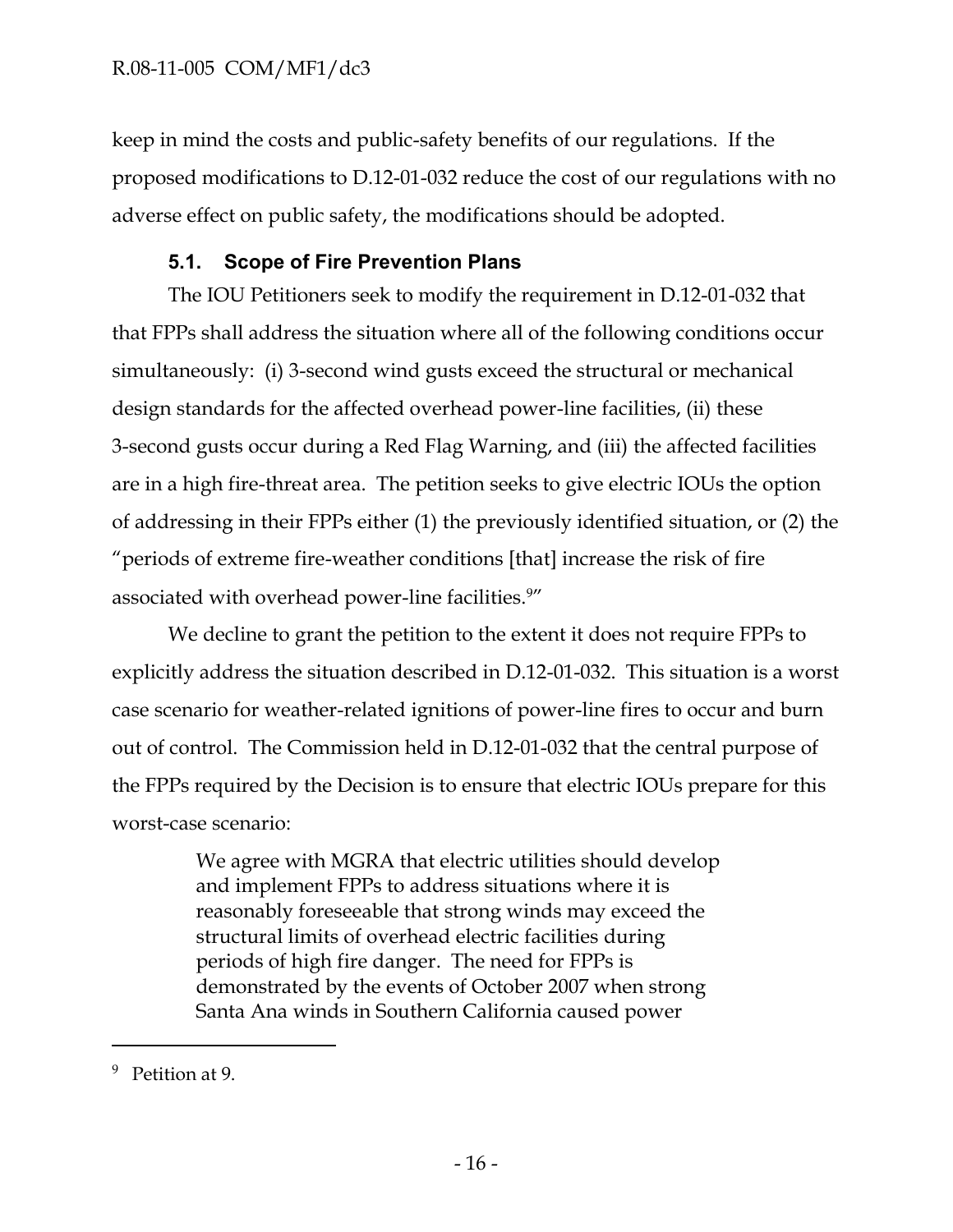lines to ignite wildfires at multiple locations. Together, these power-line fires burned more than 334 square miles and caused immense devastation and disruption, including the largest evacuation in California's history. It is virtually certain that Southern California will continue to experience Santa Ana windstorms. Thus, there is a grave and ongoing risk that Santa Ana windstorms will again cause power lines to ignite catastrophic wildfires unless electric utilities plan and prepare for such events. (D.12-01-032 at 48. Footnote omitted. See also Finding of Fact 3. )

**\* \* \* \* \* \* \* \***

Consistent with MGRA's proposal, the FPPs shall address situations where all three of the following conditions occur simultaneously: (1) 3-second wind gusts exceed the structural or mechanical design standards for the affected overhead power-line facilities, (2) these wind gusts occur during a period of high fire danger, and (3) the affected facilities are located in a high fire-threat area. We define "structural or mechanical design standards" as the maximum working stresses set forth in GO 95, Section IV. We define "period of high fire danger" as the period covered by a Red Flag Warning issued by the United States National Weather Service. We define high fire-threat areas as areas designated as such on the fire-threat maps adopted later in today's decision. (D.12-01-032 at 50-51. Footnote omitted. See also Conclusions of Law 6-8 and Ordering Paragraphs 2-5.)

We conclude that public safety would be diminished if electric IOUs did not plan for, and take steps to mitigate, the worst case fire-threat scenario identified in D.12-01-032. Such a result would be contrary to both the goals of this proceeding and the public interest. We affirm our determination in E-4576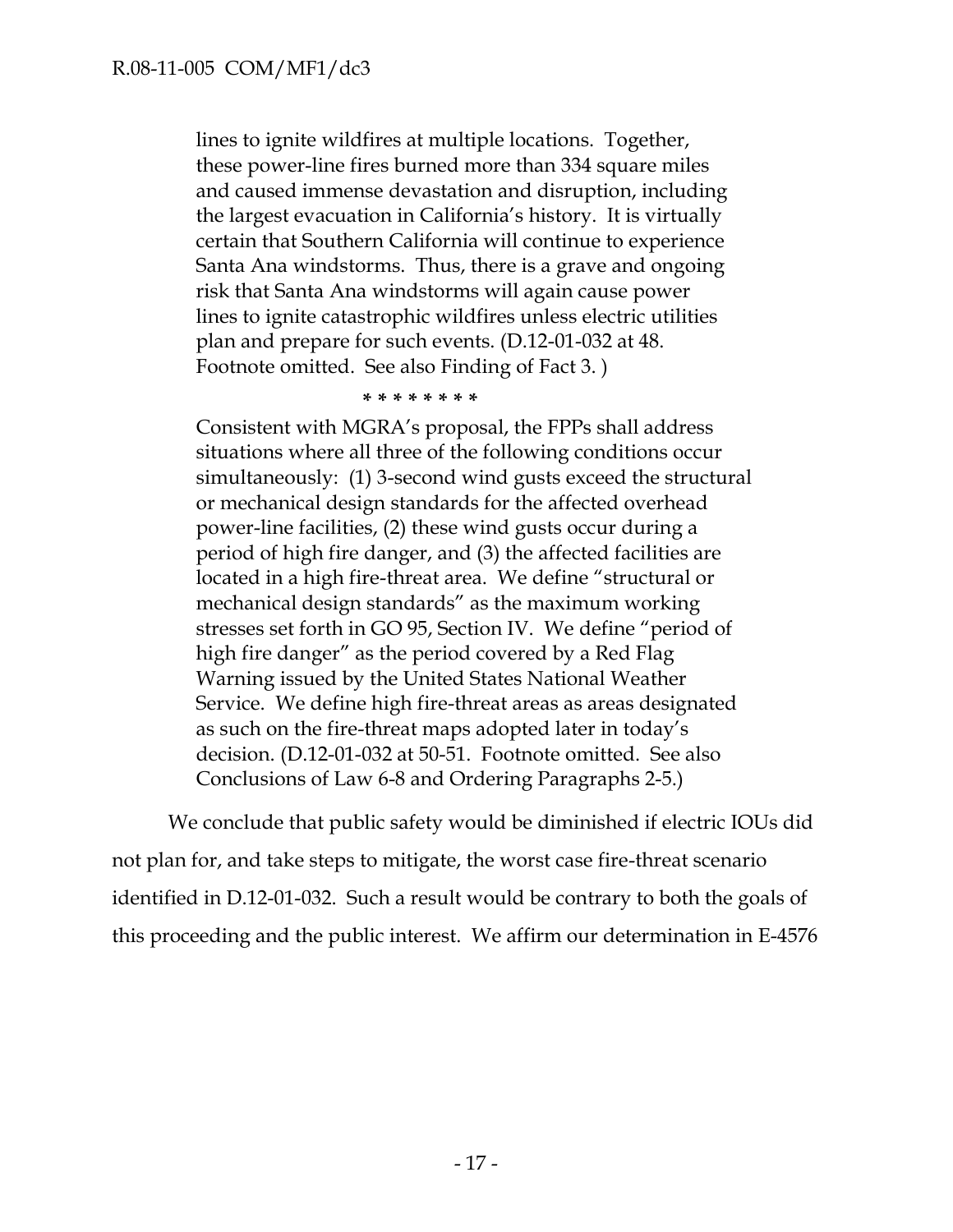that electric IOUs should work aggressively to put into place a comprehensive suite of fire-prevention measures to address this worst case fire-threat scenario. 10

We are not convinced by the IOU Petitioners that their proposed modifications to D.12-01-032 are benign with respect to public safety because the modifications would not change the IOU Petitioners' fire-prevention measures.<sup>11</sup> While that may be true today, the only way to ensure that the IOU Petitioners' FPPs will continue to address the worst case scenario identified in D.12-01-032 is to retain this requirement.

We are not persuaded by the IOU Petitioners that their proposed modifications to D.12-01-032 would enhance safety by expanding the range of fire threats that may be addressed in FPPs. The Decision already allows, but does not require, electric IOUs to address other fire hazards in their FPPs, in addition to the worst case scenario identified in D.12-01-032.<sup>12</sup> Thus, the proposed modifications do not enhance fire safety. To the contrary, we believe the proposed modifications would weaken fire safety by eliminating the requirement in D.12-01-032 that FPPs must address the worst case fire-threat scenario identified in the Decision.<sup>13</sup>

 $10$  E-4576 at 20.

 $11$  Today's decision does not reach the issue of whether the IOUs' FPPs are adequate for the worst case scenario specified in D.12-01-032.

<sup>12</sup> D.12-01-032 at 51, Footnote 43. ("Electric utilities may develop FPPs that address a broader array of situations than required by today's decision.")

<sup>13</sup> The IOU Petitioners' modifications would require FPPs to address "periods of extreme fire-weather conditions [that] increase the risk of fire-associated with overhead power-line facilities." We find this text to be vague and potentially unenforceable, as it does not establish specific objectives for fire-prevention plans.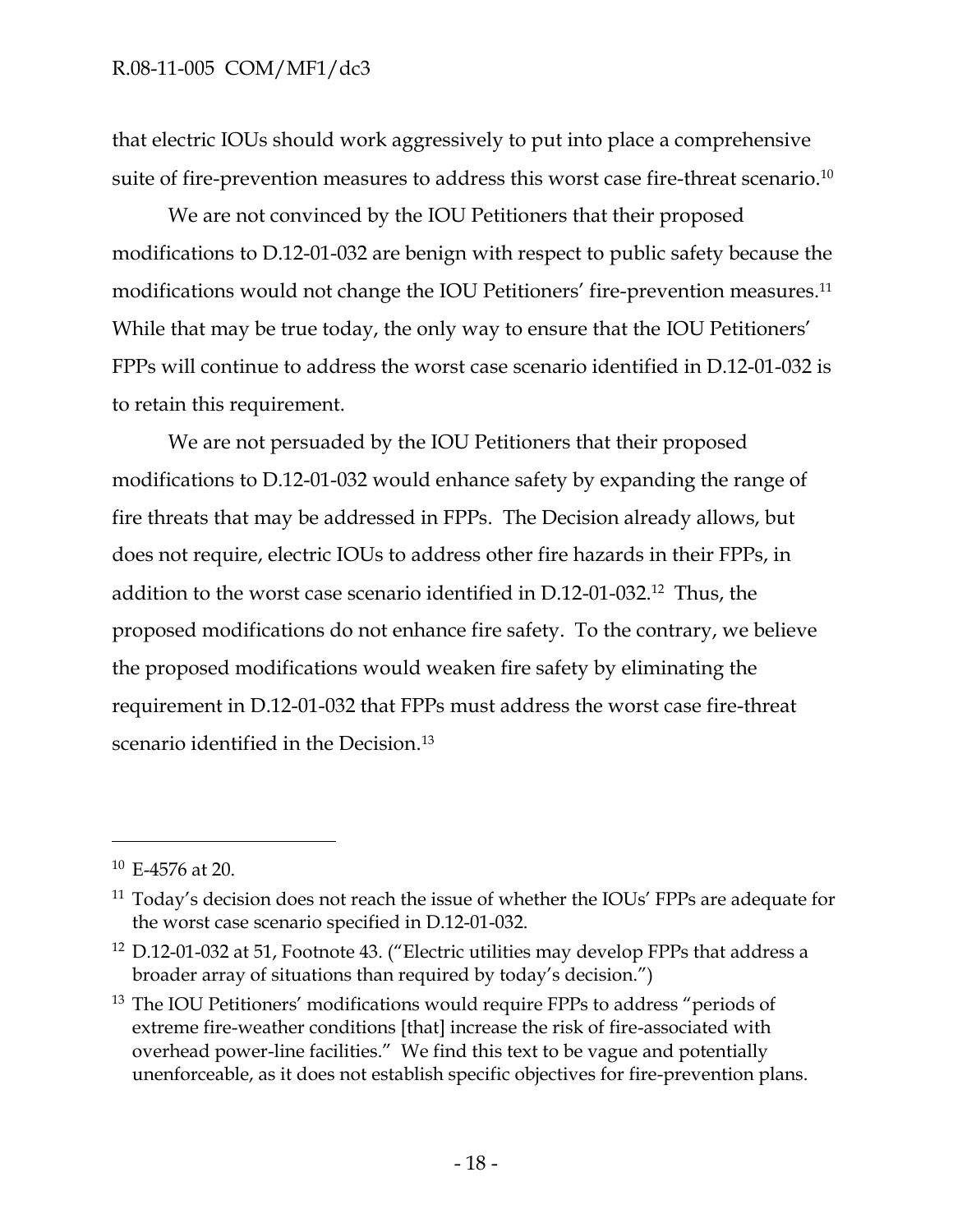We strongly encourage electric IOUs to use the discretion provided by D.12-01-032 to address other fire hazards in their FPPs, in addition to the worst case scenario identified in D.12-01-032. As noted by MGRA, most Red Flag Warnings fall into the "other fire hazards" category.<sup>14</sup> So that our intent is clear, we will modify GO 166 to explicitly authorize, but not require, electric IOUs to address other fire hazards in their FPPs.<sup>15</sup> As contemplated by the petition, an electric IOU's FPP shall identify the other fire hazards addressed by the plan.<sup>16</sup>

### **5.2. Identification of 3-Second Wind Gusts**

In D.12-01-032, the Commission held that an electric IOU's FPP must provide the following information:

> A utility's fire-prevention plan must specify (A) how the utility will identify the occurrence of 3-second gusts that exceed the structural or mechanical design standards for overhead powerline facilities; and (B) the countermeasures the utility will implement to mitigate the threat of power-line fire ignitions. Today's decision does not require any particular countermeasures. Each utility should implement the countermeasures it deems appropriate for its circumstances. We anticipate that countermeasures will include both operational responses to high winds (e.g., adjusting the settings on automatic re-closers) and physical changes to utility facilities (e.g., strengthening facilities). Some countermeasures can likely be implemented relatively quickly, such as operational countermeasures, while other countermeasures that involve physical alternations to overhead power-line facilities may take years or decades to implement completely. (D.12-01-032 at 51. See also Conclusion of Law 8 and Ordering Paragraph 5.)

<sup>14</sup> MGRA Response filed on November 18, 2013, at 4.

<sup>&</sup>lt;sup>15</sup> Although D.12-01-032 allows electric IOUs to address other fire hazards in their FPPs, this discretionary authority does not appear in GO 166.

<sup>16</sup> Petition at 8 and 9.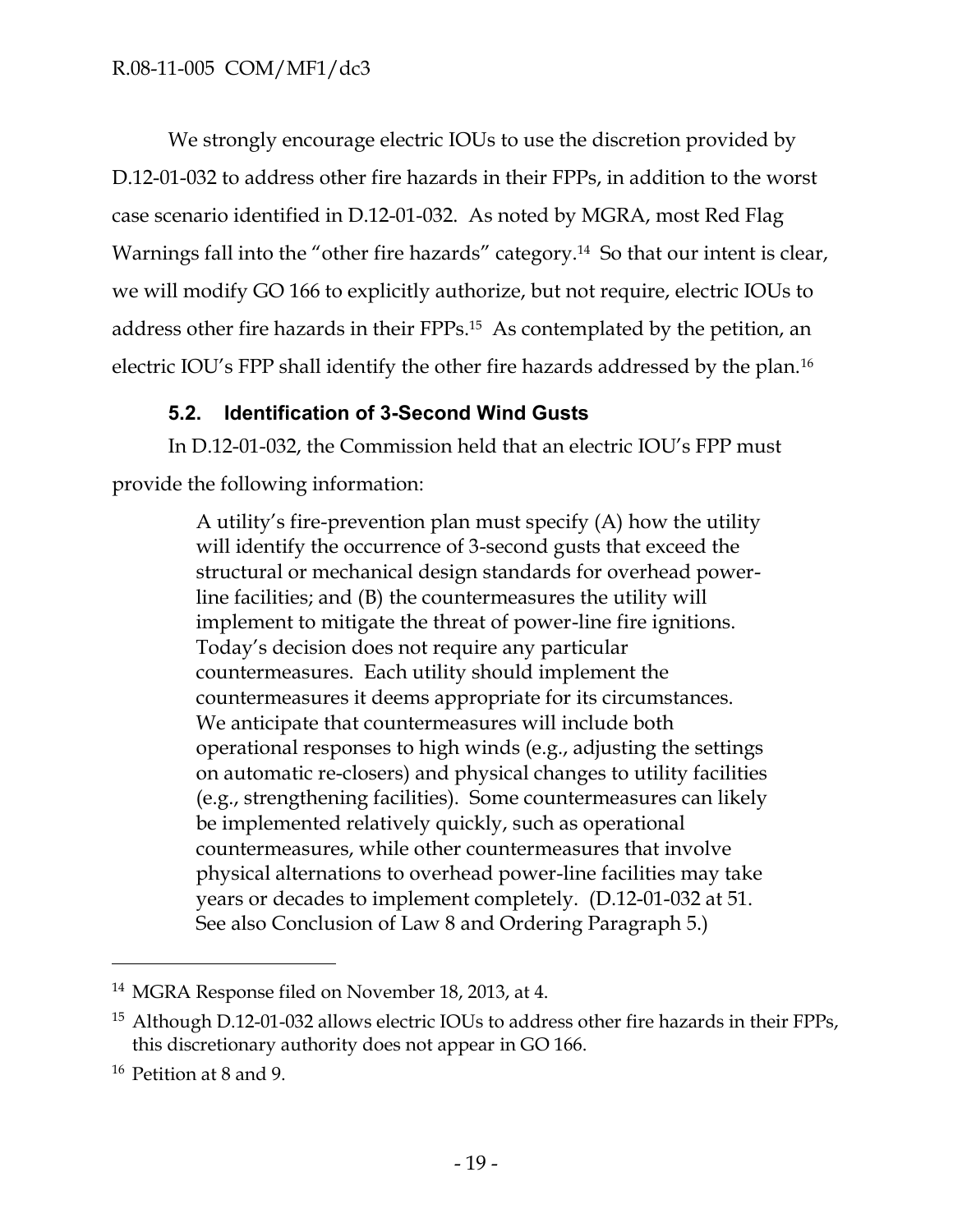#### R.08-11-005 COM/MF1/dc3

The IOU Petitioners seek to replace the current requirement that FPPs must specify how the electric IOU will identify the occurrence of 3-second wind gusts that exceed the design standards for overhead power-line facilities with a new requirement to specify the indicators the utility will use to timely identify extreme fire-weather conditions. We conclude the requirement to identify the occurrence of 3-second wind gusts is not necessary to the extent it compels electric IOUs to monitor wind gusts in real time. Electric IOUs have authority under D.12-01-032 to deploy fire-prevention measures that can effectively mitigate the fire hazards associated with severe winds without real time information on 3-second wind gusts. Such measures may include, for example, disabling re-closers during periods of forecasted extreme fire weather, attaching line spacers, reinforcing and/or replacing utility poles, and undergrounding power lines. We see no point in requiring electric IOUs to identify 3- second wind gusts in real time if they do not deploy fire-prevention measures that rely on real time observations of wind gusts.

On the other hand, in order to deploy fire-prevention measures that can effectively mitigate the worst case fire-threat scenario, electric IOUs must be able to identify the specific parts of their service territories where it is reasonably foreseeable that all of the following conditions may occur simultaneously: (i) 3-second wind gusts exceed the structural or mechanical design standards for the affected overhead power-line facilities, (ii) these 3-second gusts occur during a Red Flag Warning, and (iii) the affected facilities are in a high fire-threat area.

For the preceding reasons, we will modify D.12-01-032 and GO 166 so that the requirement for FPPs to specify how electric IOUs will identify the occurrence of 3-second wind gusts that exceed the design standards applies only with respect to a utility's determination of the parts of its service territory where

- 20 -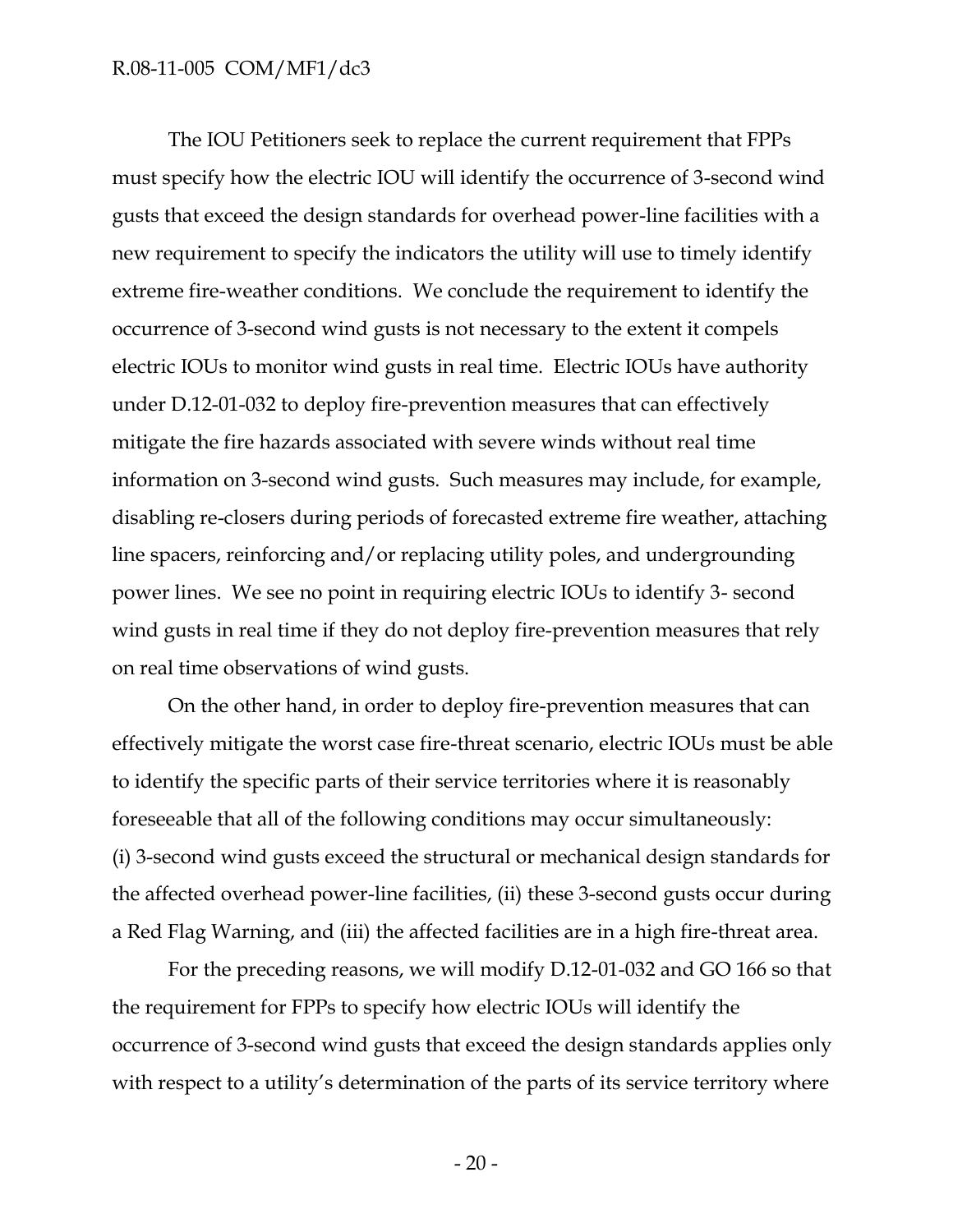all three of the specified conditions may occur simultaneously.<sup>17</sup> Consistent with D.12-01-032, electric IOUs shall make this determination using a minimum probability of 3% over a 50-year period that 3-second wind gusts which exceed the design standards for the affected facilities will occur during a Red Flag Warning in a high fire-threat area.<sup>18</sup>

#### **6. Implementation**

The adopted modifications to GO 166 are shown in Appendix A and Appendix B of this decision. SED shall revise GO 166 to incorporate these modifications and publish the amended General Order on the Commission's website within 60 days from the effective date of today's decision. The adopted modifications include (i) replacing the placeholder "Decision 14-XX-YYY" in Appendix A with the decision number for today's decision; and (ii) replacing the placeholder "[Month and Day]" in Appendix A with the date of today's decision.

The FPPs that electric IOUs submit to the Commission pursuant to D.12-01-032 and GO 166 shall incorporate the modifications adopted by today's decision. The next submission is due on October 31, 2014.

## **7. California Environmental Quality Act**

The California Environmental Quality Act (CEQA) applies to any project that has the potential to cause a direct physical change in the environment or a reasonably foreseeable indirect physical change in the environment unless the

 $17$  Electric IOUs may be able to fulfill this requirement eventually with the fire-threat map(s) that we intend to develop and adopt in Phase 3, Track 3 of this proceeding pursuant to D.12-01-032, OP 8, and D.14-01-010.

<sup>18</sup> D.12-01-032 at 50 and OP 3.v.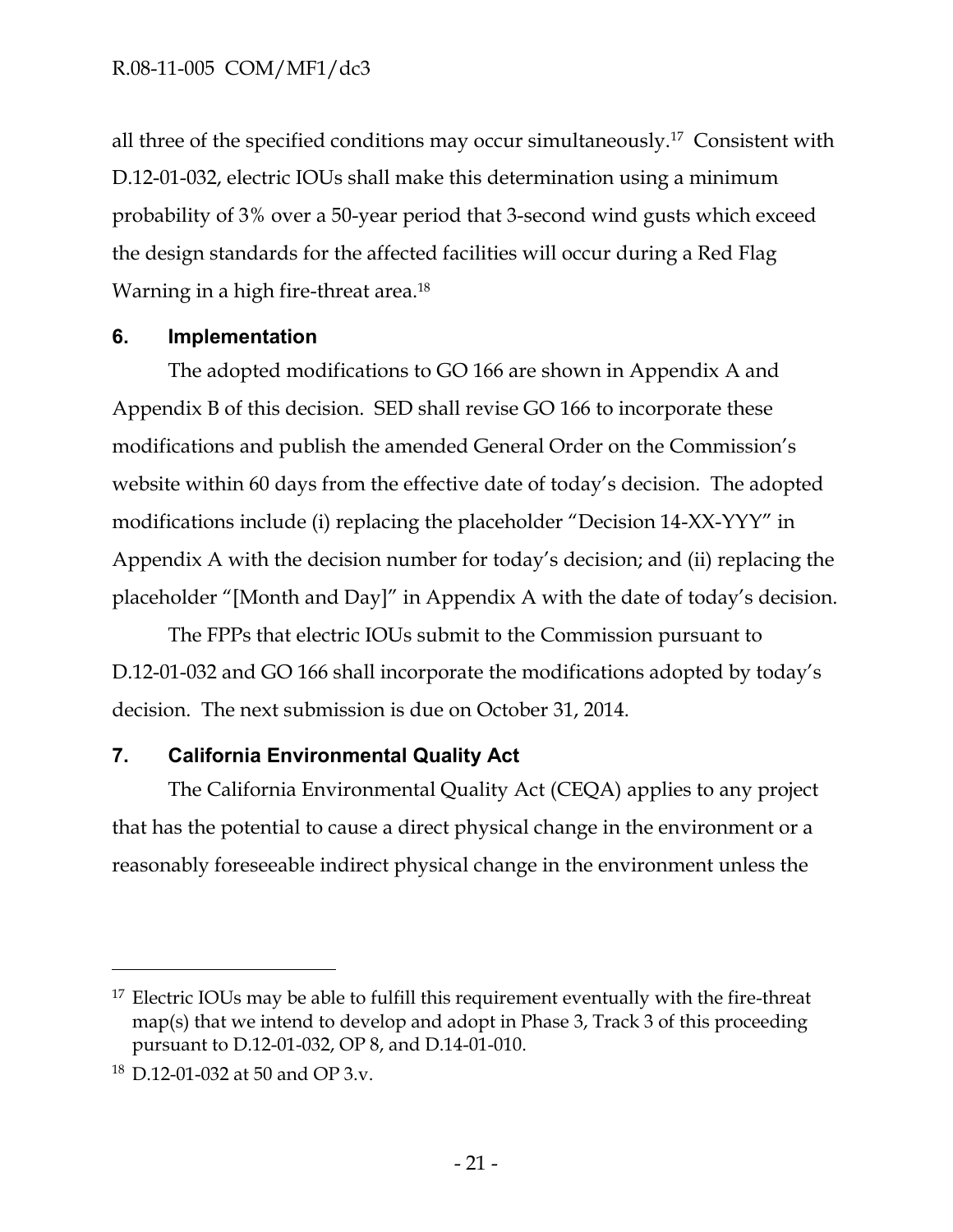project is exempt from CEQA by statute or regulation.<sup>19</sup> The Commission is the lead agency under CEQA with respect to the modifications to D.12-01-032 and GO 166 adopted by today's decision.

No party suggests, and we do not find, that the modifications to D.12-01-032 and GO 166 adopted by today's decision will cause a physical change in the environment, either directly or indirectly. Therefore, the adopted modifications are exempt from CEQA pursuant to Pub. Res. Code § 21065 and 14 Cal. Code Regs. Sec. 15378.

### **8. Need for Hearing**

 $\overline{a}$ 

Public Utilities Code Section (Pub. Util. Code §) 1708.5(f) provides that "the commission may conduct any proceeding to adopt, amend, or repeal a regulation using notice and comment rulemaking procedures, without an evidentiary hearing, except with respect to a regulation being amended or repealed that was adopted after an evidentiary hearing, in which case the parties to the original proceeding shall retain any right to an evidentiary hearing accorded by Section 1708." The regulation amended by today's decision was adopted by D.12-01-032 without an evidentiary hearing. Consequently, there is no need for an evidentiary hearing pursuant to Pub. Util. Code § 1708.5(f).

<sup>19</sup> [California Public Resources Code Section \(Pub. Res. Code](http://www.lexis.com/research/buttonTFLink?_m=843f41e5997dd8f4d83066b4f6a9fa19&_xfercite=%3ccite%20cc%3d%22USA%22%3e%3c%21%5bCDATA%5b2010%20Cal.%20PUC%20LEXIS%20401%5d%5d%3e%3c%2fcite%3e&_butType=4&_butStat=0&_butNum=3&_butInline=1&_butinfo=CA%20PUB%20RES%2021000&_fmtstr=FULL&docnum=4&_startdoc=1&wchp=dGLzVzb-zSkAb&_md5=a71881c6cc1886c07a6322c5458a5df9) §) 21000 et seq., and 14 California Code of Regulations Section (14 Cal. Code Regs. Sec.) 15378.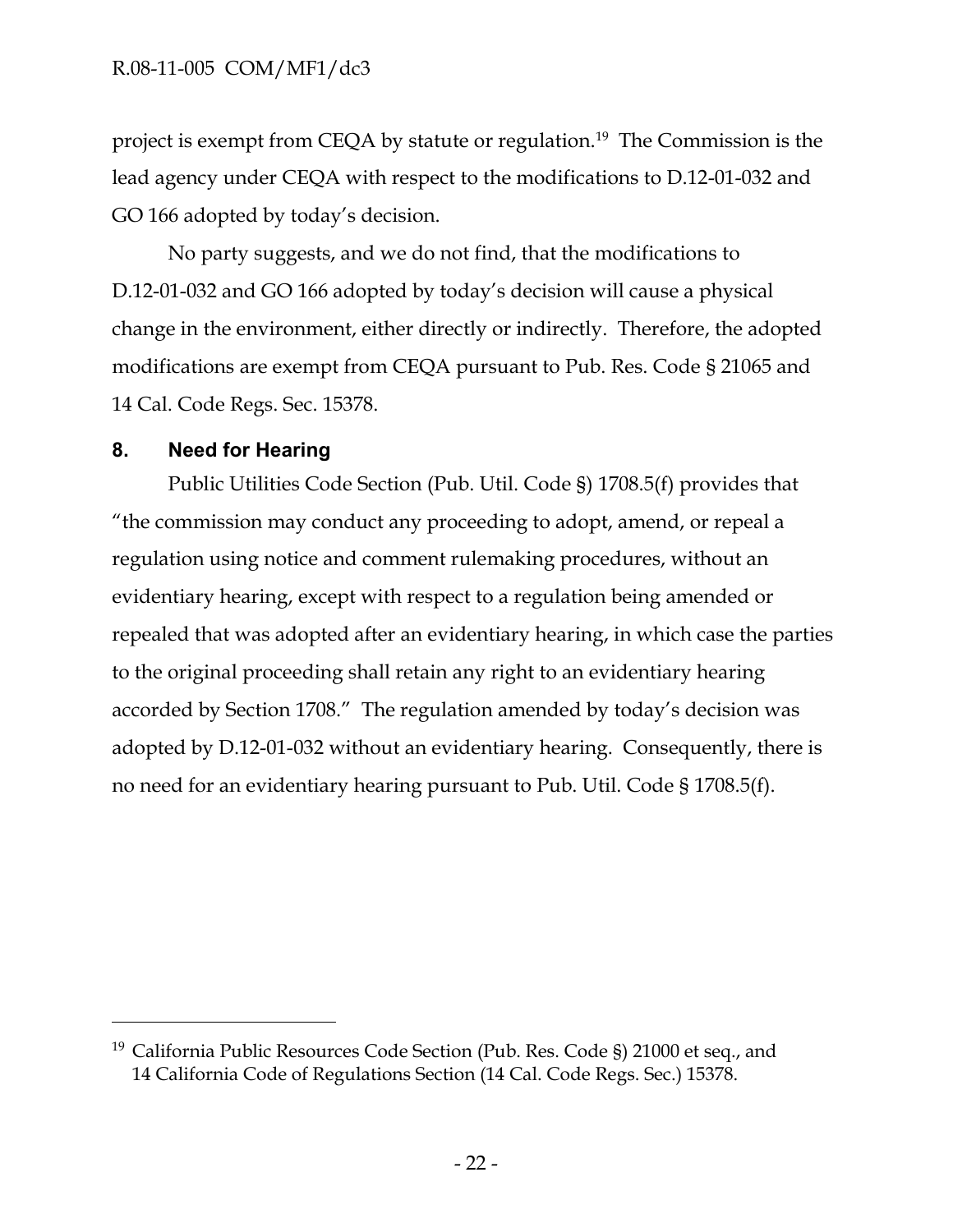$\overline{a}$ 

## **9. Comments on the Proposed Decision**

The proposed decision (PD) was mailed to the parties on March 24, 2014, in accordance with Pub. Util. Code § 311, and comments were allowed in accordance with Rule 14.3 of the Commission's Rules of Practice and Procedure. Comments were filed on April 25, 2014, by MGRA, and on April 28, 2014, by SCE, SED, and jointly by BVES and PG&E. Reply comments were filed on May 5, 2014, by MGRA and SED.<sup>20</sup>

MGRA and SED support the PD. The IOU Petitioners oppose Ordering Paragraph (OP) 1.c of the PD, which requires the IOU Petitioners to:

> Identify the specific parts of the utility's service territory where all three of the conditions listed in OP 1.a may occur simultaneously.<sup>21</sup> In making this determination, the utility shall use a minimum probability of 3% over a 50-year period that 3-second wind gusts which exceed the design standards for the affected facilities will occur during a Red Flag Warning in a high fire-threat area.

The IOU Petitioners argue that the 3%/50-year wind-gust standard in OP 1.c should be deleted for several reasons. First, they contend that the PD errs by relying on D.12-01-032 as precedent for using the 3%/50-year wind-gust standard to define the geographic scope of FPPs. The IOU Petitioners assert that D.12-01-032 used this standard for the sole purpose of determining whether

 $20$  SCE submitted a motion by e-mail pursuant to Rule 11.6 for a two-week extension of time to file comments and reply comments on the PD. The assigned Administrative Law Judge granted the motion on April 7, 2014, in an e-mail to service list.

<sup>&</sup>lt;sup>21</sup> The three conditions listed in OP 1.a are: (i) 3-second wind gusts exceed the structural or mechanical design standards for the affected overhead power-line facilities, (ii) these 3-second gusts occur during a period of high fire danger, and (iii) the affected facilities are located in a high fire-threat area.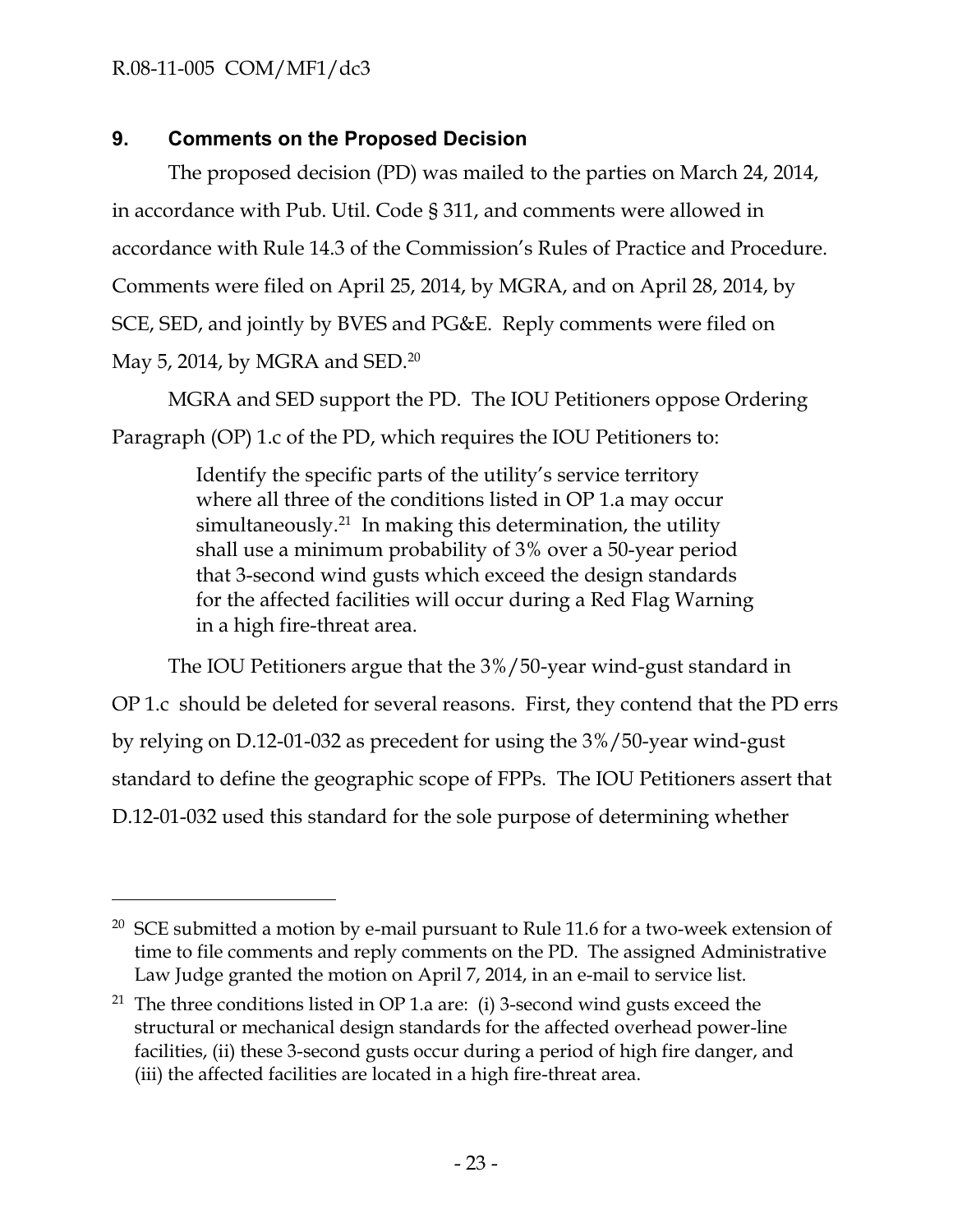electric IOUs in Northern California should prepare a FPP. This standard was not used by D.12-01-032 to define the geographic scope of FPPs.

Second, the IOU Petitioners note that in Phase 3, Track 3 of this proceeding the Commission is currently in the process of developing statewide fire-threat maps that accurately designate geographic areas where power-line fires are more likely to ignite and spread rapidly. The Commission intends to use these fire-threat maps in Track 3 for the following purposes:

- i. Revise GO 95 to incorporate (a) a new High Fire-Threat District, (b) one or more maps of the High Fire-Threat District, and (c) fire-safety standards for the design and construction of utility facilities in the High Fire-Threat District.
- ii. Assess whether any of the new fire-safety standards developed pursuant to the previous Item i.c should apply to existing facilities in the High Fire-Threat District in light of cost-benefit considerations and Rule 12 of GO 95 and, if so, develop a plan, timeline, and cost estimate for upgrading existing facilities in the High Fire-Threat District to meet the new standards. (D.12-01-032, OPs 8.iii and 8.iv.)

The IOU Petitioners argue that ordering them to use the 3%/50-year wind-gust standard to determine the geographic scope of their FPPs may cause them to waste time and resources in areas that may not be included in the High Fire-Threat District that is ultimately adopted in Track 3. Moreover, because Track 3 may adopt new fire-safety design standards for facilities in the contemplated High Fire-Threat District, the IOU Petitioners question whether it is prudent to implement their FPPs using current design standards.

Finally, SCE asserts that the 3%/50-year wind-gust standard has no demonstrable benefit and will be prohibitively expensive with respect to longrun fire-prevention measures. SCE provided an illustrative example of the cost impact of the 3%/50-year wind-gust standard using pole replacements. In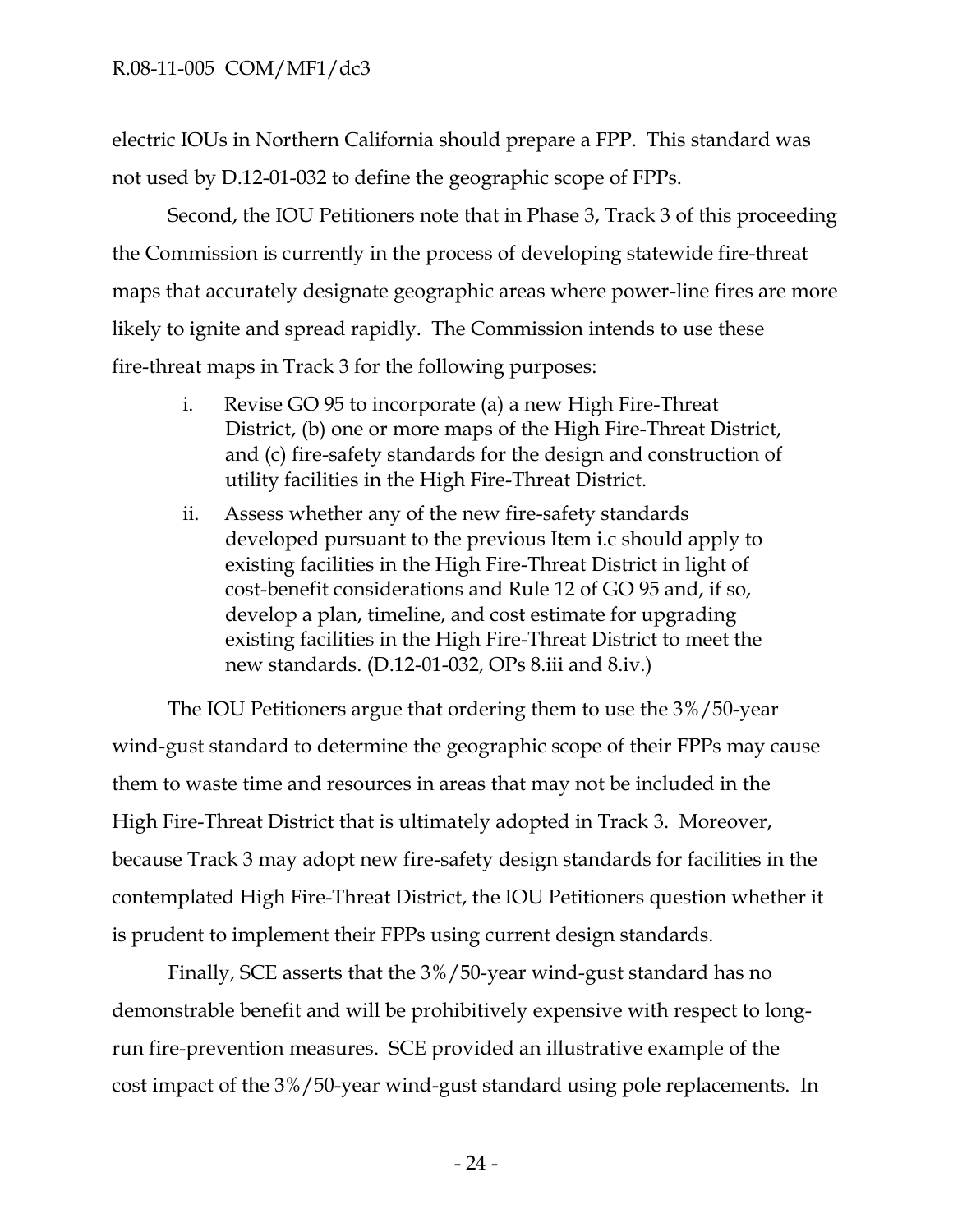particular, SCE states that it has approximately 322,849 utility poles in high firethreat areas. To determine which of these poles may be subject to strong winds, SCE identified high fire-threat areas where sustained 3-second wind gusts of 48, 56, 68, 84, and 96 miles per hour (mph) have a mean return interval of 30 years (hereafter, "30-year return interval"). Using this data, SCE determined that it has 76,243 poles in high fire-threat areas that need to be replaced at an estimated cost of \$1.029 billion. By comparison, the 3%/50-year wind-gust standard equates to a 1,642-year return interval and would require SCE to replace 114,460 poles in high fire-threat areas. SCE estimates that the incremental costs to replace an additional 38,217 poles (114,460 – 76,243) is \$516 million.

We find the IOU Petitioners have not demonstrated any factual, legal, or technical errors in the PD. Their criticisms of the 3%/50-year wind-gust standard presume incorrectly that this is a newly adopted standard. It is not. In D.12-01-032, the Commission required FPPs to address situations where all three of the following conditions occur simultaneously: (i) 3-second wind gusts exceed the structural design standards for the affected overhead power-line facilities, (ii) these 3-second gusts occur during a period of high fire danger, and (iii) the affected facilities are located in a high fire-threat area.<sup>22</sup> These parameters encompass all 3-second wind gusts that exceed the structural design standards for facilities in a high fire-threat area during a period of high fire danger. There is no exemption for 3-second wind gusts that fit these parameters but have a 3% probability of occurring during a 50-year period.

Perhaps more telling is the Commission's determination in D.12-01-032 that an electric IOU which serves Northern California must prepare a FFP if,

<sup>22</sup> D.12-01-032, Ordering Paragraph 4.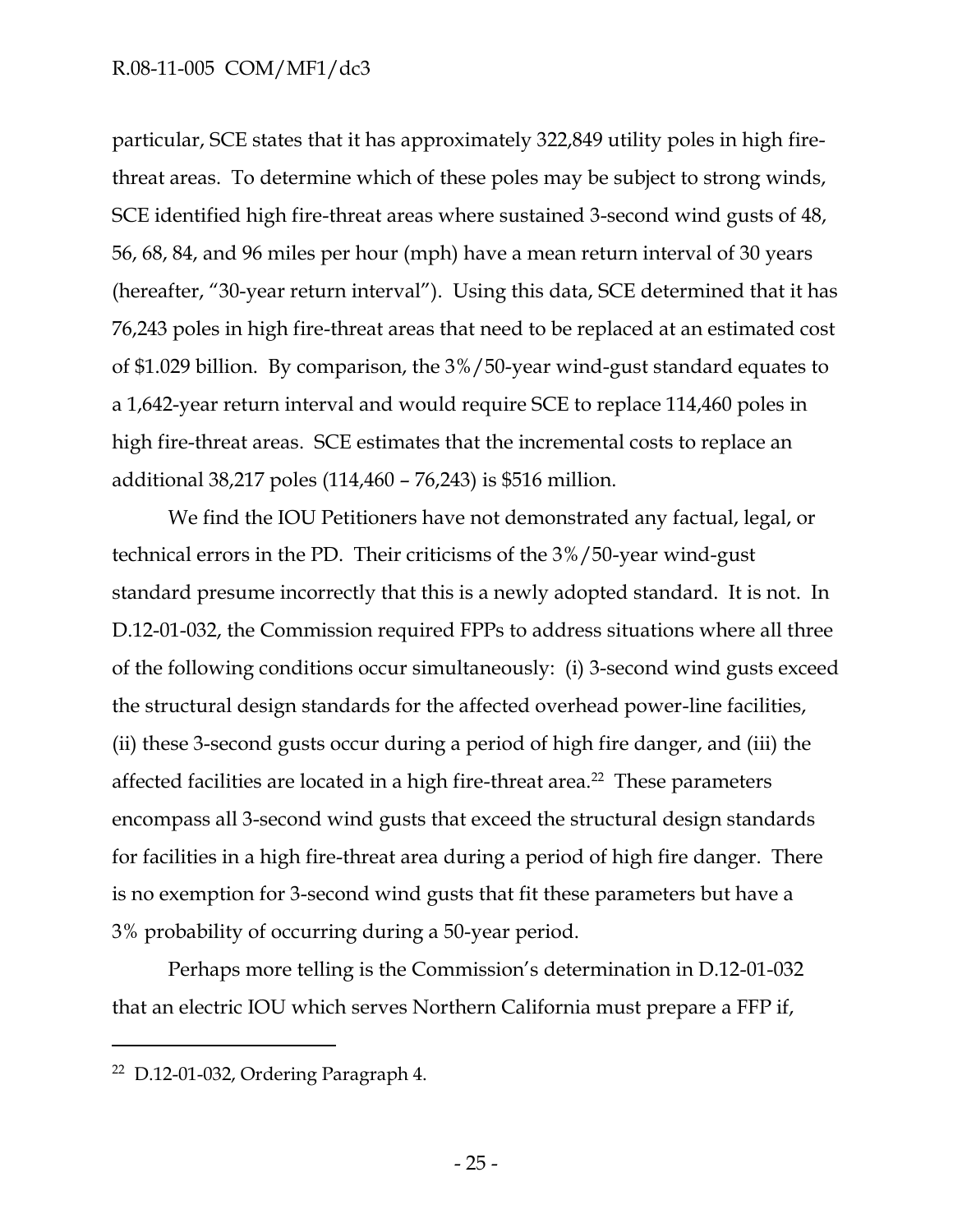#### R.08-11-005 COM/MF1/dc3

among other things, the utility "has overhead power-line facilities in a high firethreat area where it is reasonably foreseeable that the probability of 3-second wind gusts exceeding the maximum working stresses for such facilities during a Red Flag Warning is 3% or more during a 50-year period."<sup>23</sup> It makes little sense to interpret D.12-01-032 as ordering an electric IOU in Northern California to prepare a FPP if it has facilities that meet the 3%/50-year wind-gust standard and then exempting these same facilities from the utility's FPP.

We disagree with the IOU Petitioners that it is imprudent to use the 3%/50-year wind-gust standard to determine the geographic scope of their FPPs because in Track 3 of this proceeding the Commission may adopt new boundaries for high fire-threat areas and new design standards for power-line facilities in high fire-threat areas. While we recognize that Track 3 could affect the IOU Petitioners' FPPs, the outcome of Track 3 may not be known for another two to three years. For the reasons set forth in D.12-01-032, we conclude that it is essential to public safety that electric IOUs implement their FPPs as soon as possible using existing fire-threat maps and fire-prevention measures:

> We agree with MGRA that electric utilities should develop and implement fire-prevention plans to address situations where it is reasonably foreseeable that strong winds may exceed the structural limits of overhead electric facilities during periods of high fire danger. The need for fire-prevention plans is demonstrated by the events of October 2007 when strong Santa Ana winds in Southern California caused power lines to ignite wildfires at multiple locations. Together, these powerline fires burned more than 334 square miles and caused immense devastation and disruption, including the largest evacuation in California's history. It is virtually certain that

<sup>23</sup> D.12-01-032, Ordering Paragraph 3.v, at 174.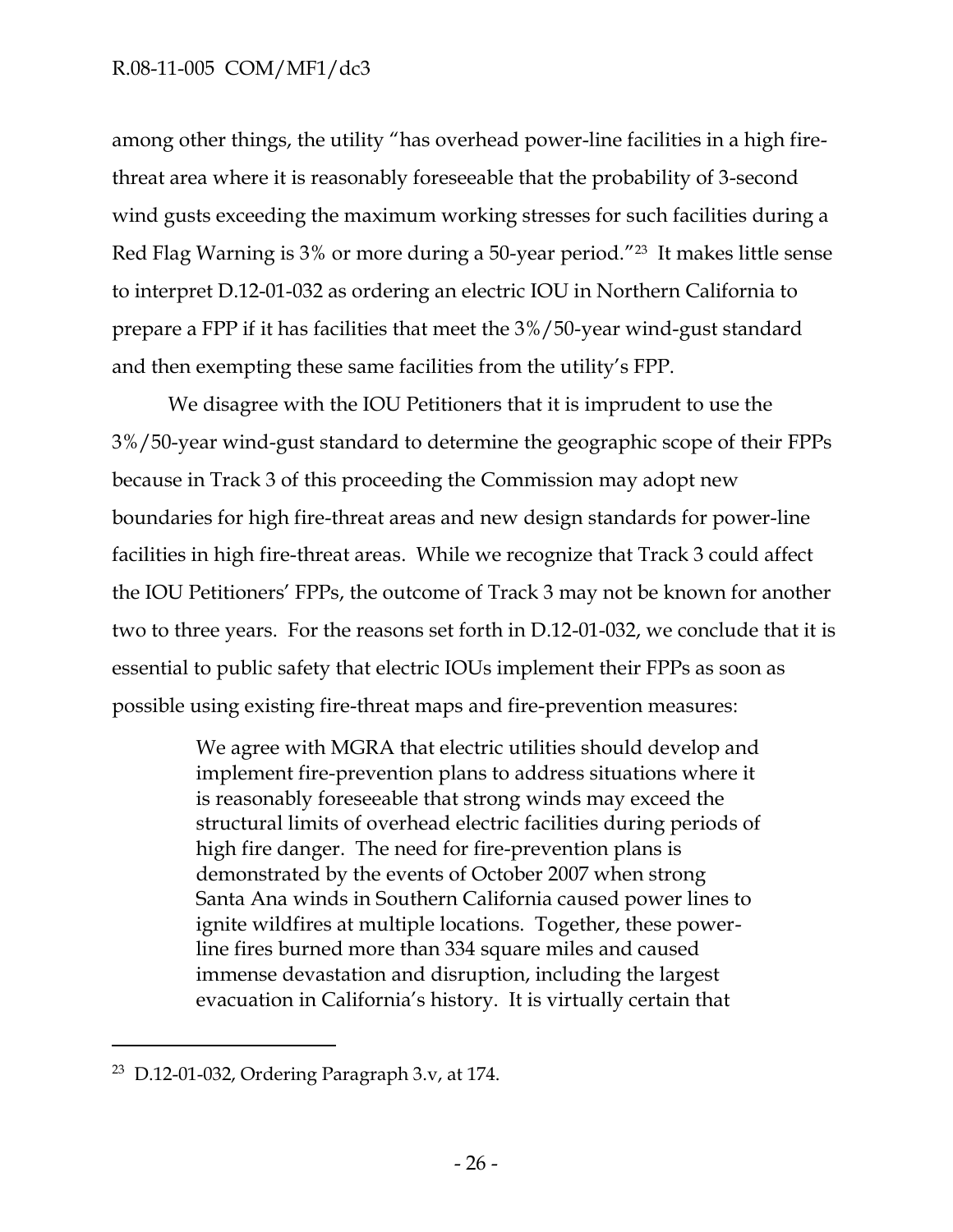Southern California will continue to experience Santa Ana windstorms. Thus, there is a grave and ongoing risk that Santa Ana windstorms will again cause power lines to ignite catastrophic wildfires unless electric utilities plan and prepare for such events. For the preceding reasons, we will require investor-owned electric utilities… in Southern California to develop plans to reduce the risk of **severe windstorms** igniting power-line fires during periods of high fire danger. (D.12-01-032 at 48. Footnote omitted. Emphasis added.)

Until Track 3 is complete, we believe the 3%/50-year wind-gust standard provides a reasonable interim basis for identifying areas where "severe windstorms" may occur. As MGRA and SCE note in their comments on the PD, <sup>24</sup> the 3%/50-year standard encompasses severe 3-second wind gusts with a 1,642-year return interval and is consistent with the American Society of Civil Engineers (ASCE) Standard 07-10, *Minimum Design Loads for Buildings and Other Structures*. This ASCE standard establishes a wind-load design standard based on severe 3-second wind gusts with a 1,700-year return interval for structures designated as Risk Category III or IV.<sup>25</sup>

 $\overline{a}$ 

*Footnote continued on next page* 

<sup>24</sup> MGRA Comments at 2. SCE Comments at 7.

<sup>&</sup>lt;sup>25</sup> ASCE 07-10 at pp. 246, 388, 510, and Figure 26.5-1B at p. 248a. The primary basis for determining a structure's risk category is the number of people whose lives would be endangered or whose welfare would be affected if the structure failed. (ASCE 07-10 at pp. 381-2.) Risk Category III typically includes (i) buildings where a large number of people congregate, such as schools and prisons; (ii) structures associated with utilities required to protect the health and safety of a community, such as power plants and water-treatment plants; and (iii) structures that house hazardous substances that if released in quantity could endanger neighboring communities. Risk Category IV typically includes structures whose failure would hinder essential services needed to cope with an emergency, such as hospitals and police stations. Ancillary structures required for the operation of Risk Category IV facilities during an emergency are included in this risk category. The catastrophic power-line fires of October 2007 suggest that it may be appropriate to classify as Risk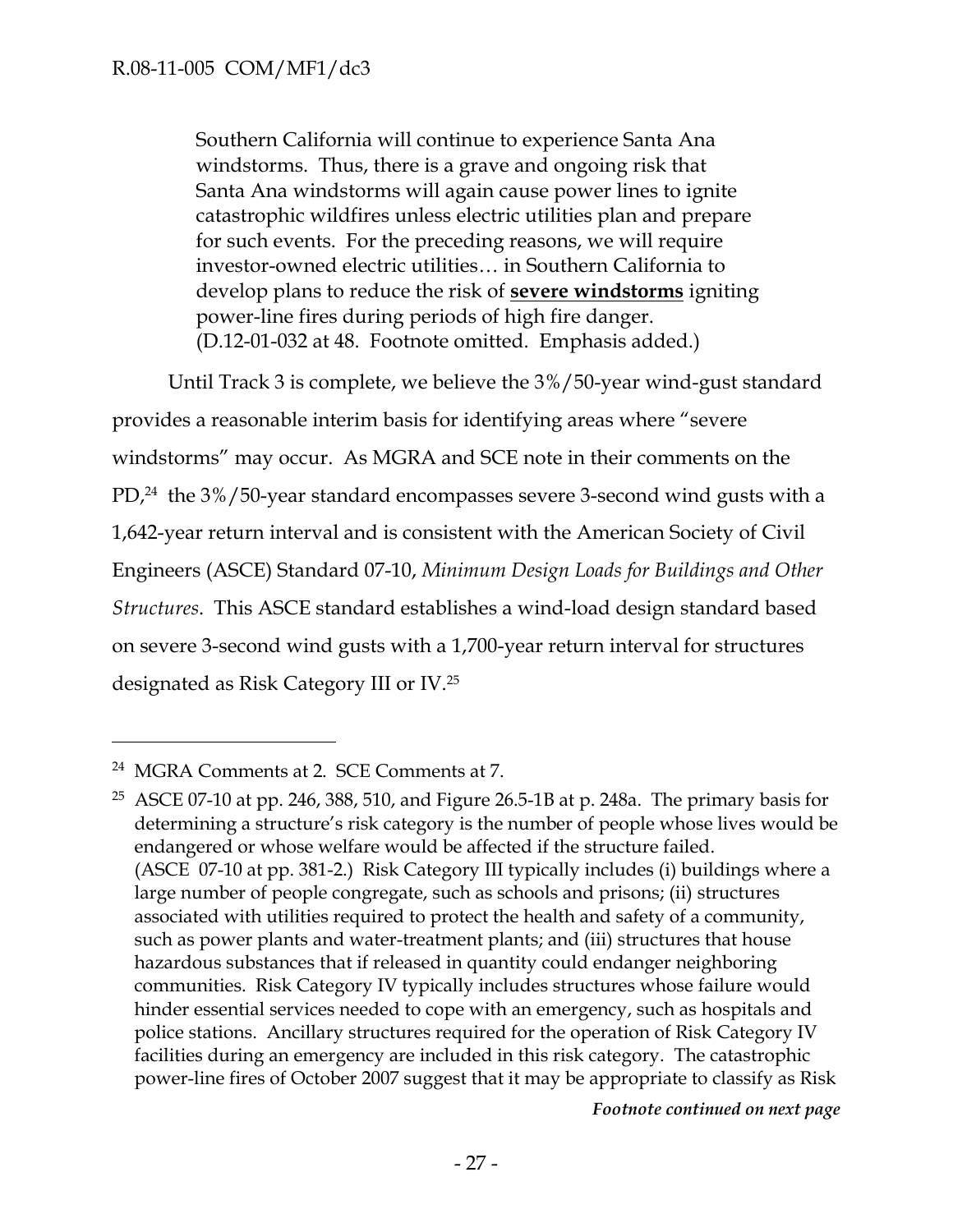We are not persuaded by SCE that the 3%/50-year wind-gust standard has no demonstrable benefit. According to SCE, this standard may require SCE to replace an additional 38,217 poles in high fire-threat areas at a cost of \$516 million compared to SCE's preferred standard of severe 3-second wind gusts with a 30-year return interval. SCE's calculation of the additional poles that may need to be replaced and the associated cost is reproduced below:

| <b>SCE Estimate of Pole Replacement Costs in High Fire-Threat Areas</b> |                 |           |         |                      |           |                         |           |  |  |  |  |
|-------------------------------------------------------------------------|-----------------|-----------|---------|----------------------|-----------|-------------------------|-----------|--|--|--|--|
| 3-Second                                                                | Number of Poles |           |         | <b>Failing Poles</b> |           | <b>Replacement Cost</b> |           |  |  |  |  |
| <b>Wind Gusts</b>                                                       | 30 year         | 1,642 yr. | Failure | 30 year              | 1,642 yr. | 30 year                 | 1,642 yr. |  |  |  |  |
| (miles per hour)                                                        | interval        | Interval  | Rate    | interval             | interval  | interval                | interval  |  |  |  |  |
| $48$ mph                                                                | 121,629         | 115,623   | 19%     | 23,110               | 21,968    | \$312 M                 | \$297 M   |  |  |  |  |
| 56 mph                                                                  | 48,225          | 6,265     | 15%     | 7,234                | 940       | \$98 M                  | \$13 M    |  |  |  |  |
| $68$ mph                                                                | 107,660         | 25,627    | 22%     | 23,685               | 5,638     | \$320 M                 | \$76 M    |  |  |  |  |
| 84 mph                                                                  | 44,056          | 73,672    | 49%     | 21,587               | 36,099    | \$291 M                 | \$487 M   |  |  |  |  |
| 96 mph                                                                  | 1,279           | 101,662   | 49%     | 627                  | 49,814    | \$8 M                   | \$672 M   |  |  |  |  |
| <b>Total</b>                                                            | 322,849         | 322,849   |         | 76,243               | 114,460   | \$1,029 M               | \$1,545 M |  |  |  |  |
| <b>Source:</b> SCE Comments on the PD, at page 7.                       |                 |           |         |                      |           |                         |           |  |  |  |  |

The above table shows that (1) using a 1,642-year return interval will result in an additional 38,217 poles (114,460 – 76,243) being replaced in high fire-threat areas, and (2) all of the additional poles are associated with wind gusts of 84 mph or 96 mph. Importantly, because the risk of power-line fires occurring and spreading rapidly is strongly correlated with wind speed, $26$  the additional 38,217 poles are associated with wind speeds that pose a much higher risk of

Category III or IV those power-line facilities located in high fire-threat areas where severe winds are known to occur during periods of high fire danger.

<sup>&</sup>lt;sup>26</sup> MRGA Response to the petition to modify D.12-01-032, at pages  $3 - 4$ .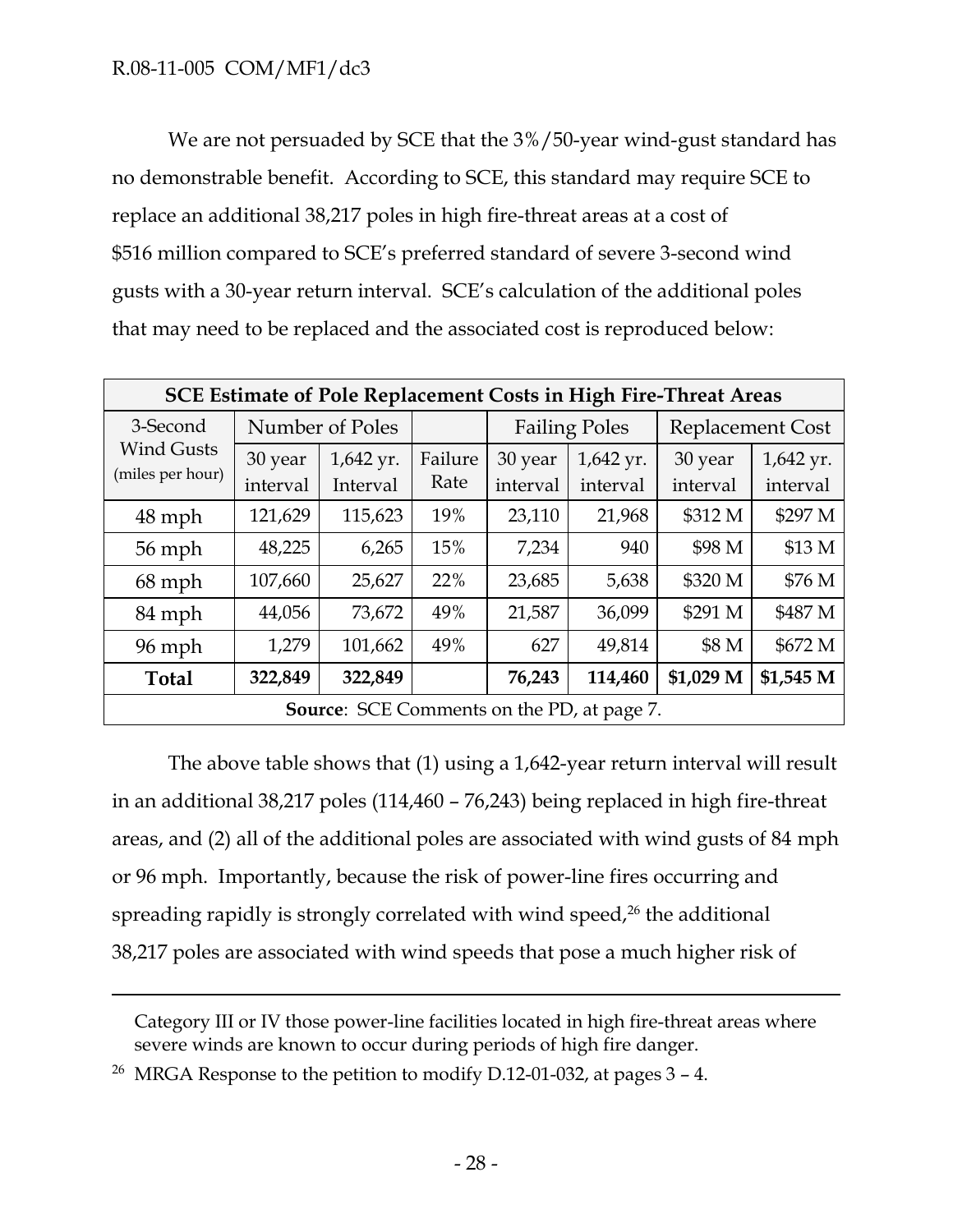$\overline{a}$ 

igniting catastrophic power-line fires. We believe there is demonstrable publicsafety benefit in mitigating this risk.

We are not persuaded by SCE that the 3%/50-year wind-gust standard is prohibitively costly. 27 While SCE presents pole-replacement costs as an "illustrative example" of a long-run fire-prevention measure, it has chosen an obviously expensive one. SCE has discretion under D.12-01-032 to select any fire-prevention measures it deems cost-effective based on SCE's assessment of fire risk,<sup>28</sup> including potentially less costly alternatives such as installing stronger poles when existing poles are retired and/or reinforcing existing poles. SCE did not provide cost data for alternative fire-prevention measures or any rationale for presenting pole replacements as an illustrative example of a long-run fire prevention measure instead of (or in addition to) less costly measures.

Finally, SCE indicates that the high fire-threat areas where SCE plans to implement long-run fire-prevention measures is reduced by 98% by using severe 3-second wind gusts with a 30-year return internal instead of a 1,642-year return interval.<sup>29</sup> We are not convinced that it is in the public interest to modify D.12-01-021 to enable SCE to exclude from the scope of its long-run fire-prevention measures nearly all of the high fire-threat areas in SCE's service territory where severe winds may occur.

 $27$  SCE did not provide cost data for pole replacements until its comments on the PD. Consequently, MGRA and SED did not have a reasonable opportunity to scrutinize the data and present informed rebuttal.

<sup>&</sup>lt;sup>28</sup> D.12-01-032 at 51. ("Each utility should implement the countermeasures it deems appropriate for its circumstances.")

<sup>&</sup>lt;sup>29</sup> SCE Comments at 7. ("Even more concerning is the application of the 1 in 1,642-year return interval… The area affected would increase by 7,849%....")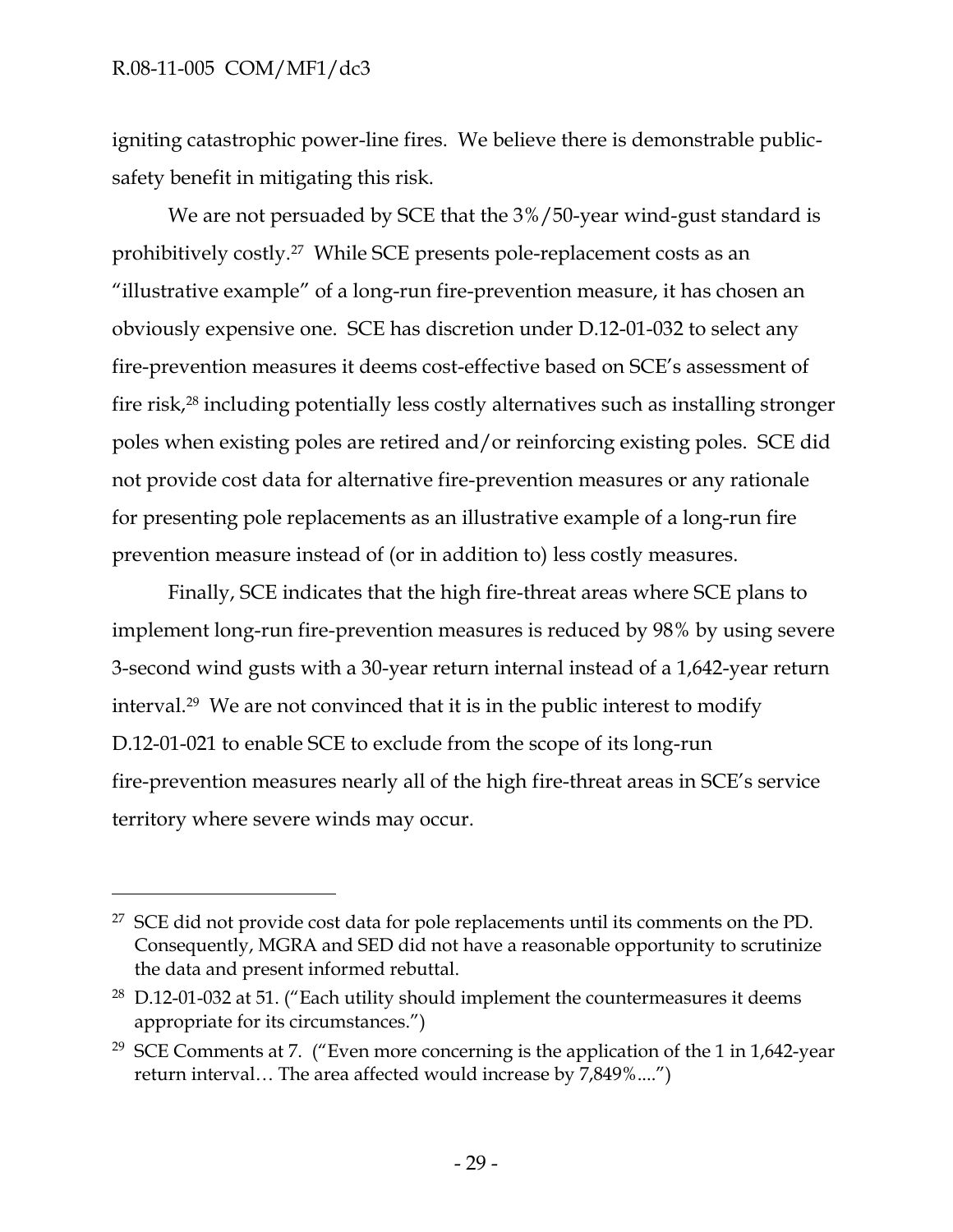### **10. Assignment of the Proceeding**

Michel Peter Florio is the assigned Commissioner and Timothy Kenney is the assigned Administrative Law Judge for this proceeding.

### **Findings of Fact**

1. OP 4 of D.12-01-032 and GO 166 require an electric IOU's FPP to address the situation where all of the following conditions occur simultaneously: (i) 3-second wind gusts exceed the structural or mechanical design standards for the affected overhead power-line facilities, (ii) these 3-second gusts occur during a Red Flag Warning, and (iii) the affected facilities are in a high fire-threat area. This is a worst case fire-threat scenario.

2. The petition to modify D.12-01-032 seeks to give electric IOUs the option of addressing in their FPPs either (i) the worst case fire-threat scenario identified in OP 4 of D.12-01-032, or (ii) periods of extreme fire-weather that increase the fire risk associated with overhead power-line facilities.

3. It would diminish public safety and be contrary to the goals of this proceeding if D.12-01-032 were modified so that electric IOUs did not have to plan for, and take steps to mitigate, the worst case fire-threat scenario identified in GO 166 and OP 4 of D.12-01-032.

4. Public safety may be enhanced if GO 166 and OP 4 of D.12-01-032 are modified to provide electric IOUs with discretion to address in their FPPs other hazardous fire conditions in addition to (but not in lieu of) the worst case fire-threat scenario mandated by GO 166 and OP 4.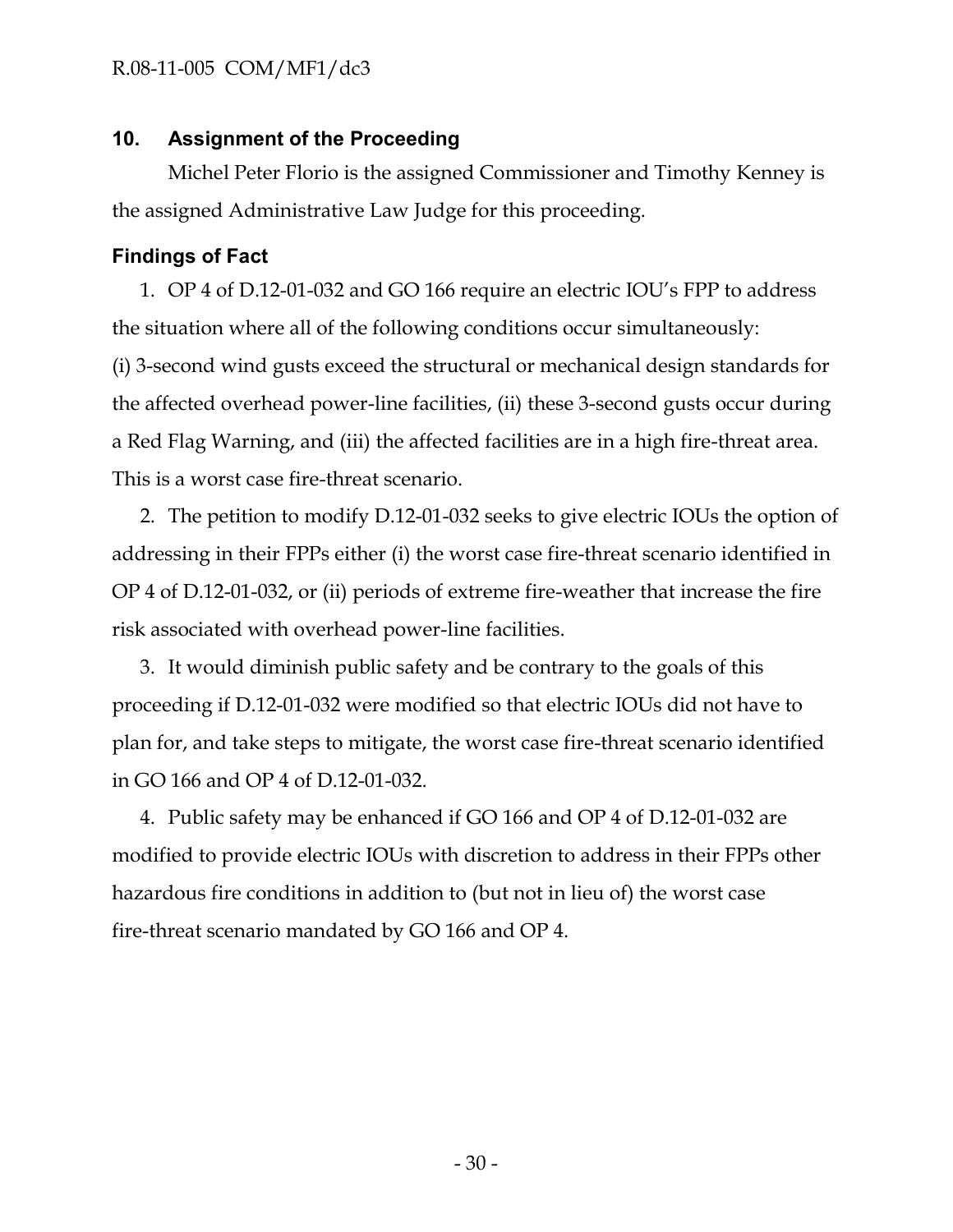5. GO 166 and OP 5 of D.12-01-032 require an electric IOU's FPP to specify how the utility will identify the occurrence of 3-second wind gusts that exceed the structural or mechanical design standards for the utility's overhead power-line facilities. The petition to modify D.12-01-032 seeks to replace this requirement with a new requirement to specify the indicators the utility will use to timely identify extreme fire-weather conditions.

6. Under D.12-01-032, electric IOUs may use fire-prevention measures that can effectively mitigate the fire hazards associated with severe winds without real time information on 3-second wind gusts.

7. There is no public safety benefit in requiring electric IOUs to identify 3-second wind gusts in real time if they do not deploy fire-prevention measures that rely on real time observations of wind gusts.

8. In order to implement the fire-prevention plan required by GO 166 and D.12-01-032, as modified by today's decision, an electric IOU will need to identify the parts of its service territory where it is reasonably foreseeable that the following conditions may occur simultaneously: (i) 3-second wind gusts exceed the structural or mechanical design standards for the affected overhead power-line facilities, (ii) these 3-second gusts occur during a Red Flag Warning, and (iii) the affected facilities are in a high fire-threat area.

9. The modifications to the electric IOUs' FPPs adopted by today's decision will not have a significant effect on the environment.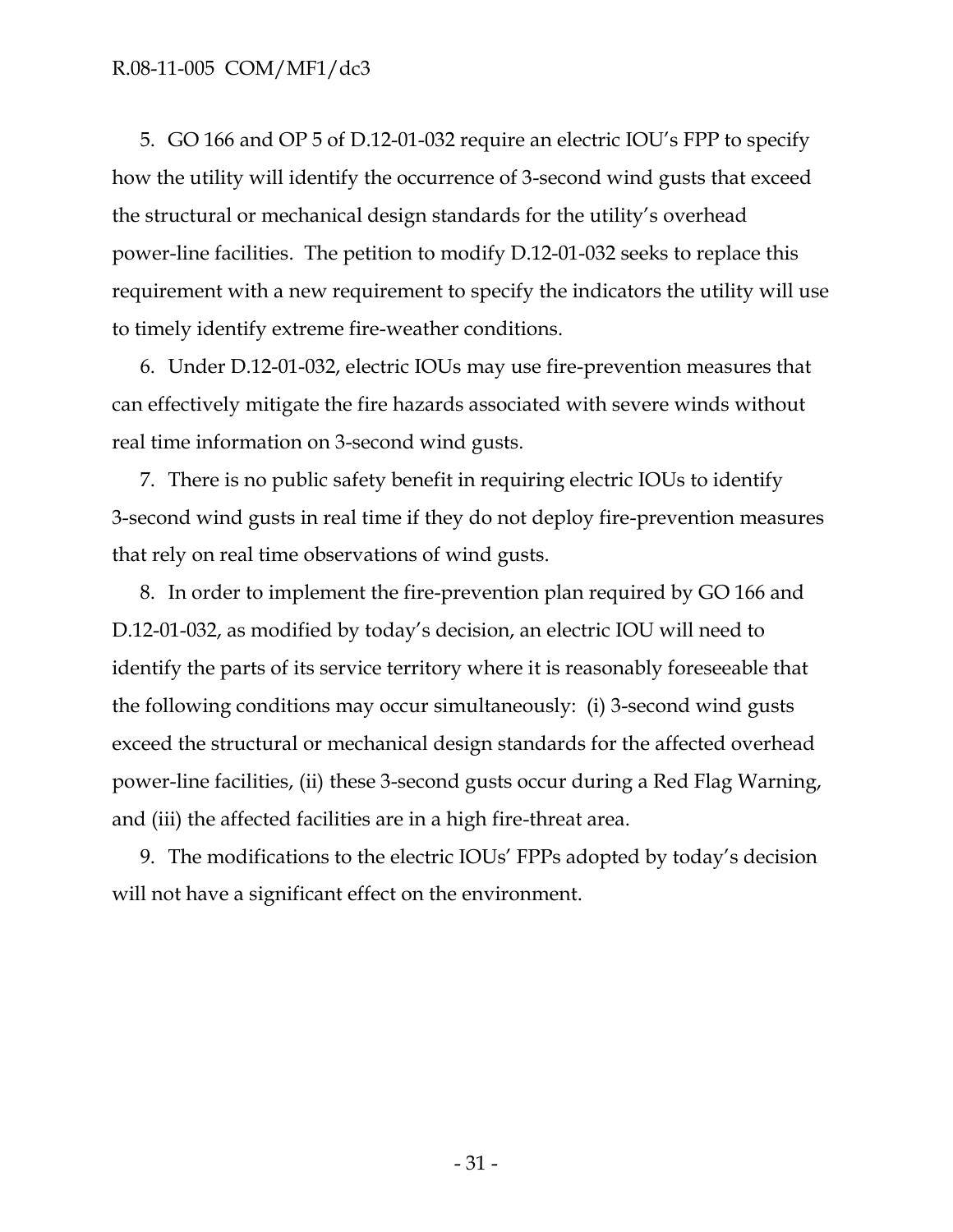#### **Conclusions of Law**

1. For the reasons stated in the dicta and Findings of Fact of today's decision, the petition to modify D.12-01-032 that was filed by IOU Petitioners, should be granted in part and denied in part, as set forth in the following Order.

2. The Commission is the lead agency under CEQA regarding the modifications to the electric IOUs' FPPs adopted by this decision.

3. For the reasons set forth in Finding of Fact 9 of this decision, the modifications to the electric IOUs' FPPs that are adopted by this decision are exempt from CEQA pursuant to Pub. Res. Code § 21065 and 14 Cal. Code Regs. Sec. 15378.

4. The regulation that is amended by today's decision was adopted by D.12-01-032 without an evidentiary hearing. Consequently, there is no need for an evidentiary hearing pursuant to Pub. Util. Code § 1708.5(f).

5. The following order should be effective immediately so the revised FPPs adopted by the order may be implemented expeditiously.

### **ORDER**

#### **IT IS ORDERED** that:

1. The Fire Prevention Plans (FPPs) required by Decision (D.) 12-01-032 and General Order (GO) 166 shall:

a. Address the situation where all three of the following conditions occur simultaneously: (i) 3-second wind gusts exceed the structural or mechanical design standards for the affected overhead power-line facilities, (ii) these 3-second gusts occur during a period of high fire danger, and (iii) the affected facilities are located in a high fire-threat area. The FPPs may address other situations than required by this order, but not in lieu of this order.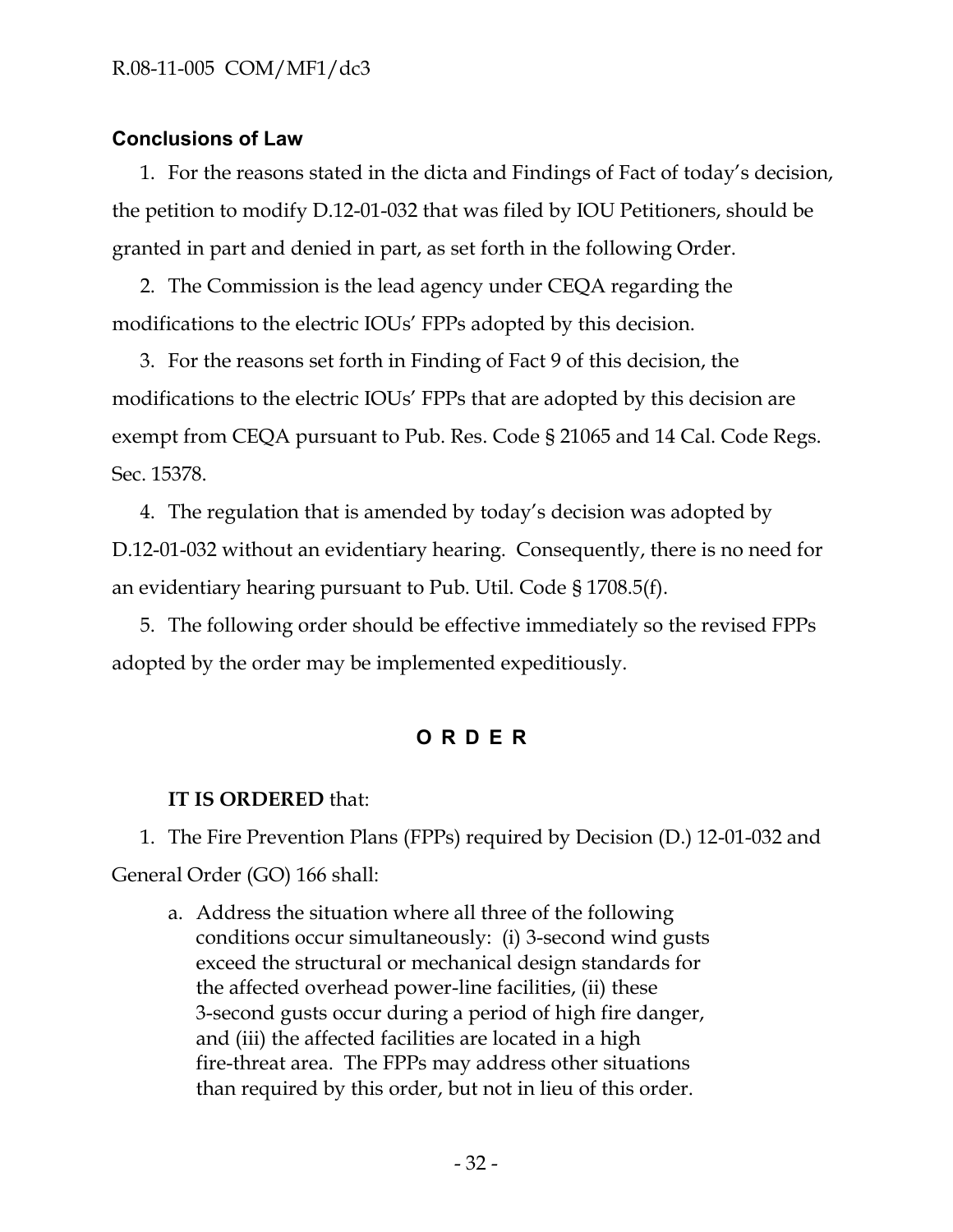- b. List and describe the fire-prevention measures the investor-owned electric utility ("utility") intends to implement, both in the short run and in the long run, to mitigate the threat of power-line fires generally and in the situation where all three of the conditions listed in Order Paragraph (OP) 1.a occur simultaneously.
- c. Identify the specific parts of the utility's service territory where all three of the conditions listed in OP 1.a may occur simultaneously. In making this determination, the utility shall use a minimum probability of 3% over a 50-year period that 3-second wind gusts which exceed the design standards for the affected facilities will occur during a Red Flag Warning in a high fire-threat area.
- d. List the other fire-threat indicators that the utility elects to use, in addition to those required by OP 1.a, to timely detect and/or forecast elevated fire-weather conditions that increase the risk of fire associated with the utility's overhead power-line facilities.
- e. For the purpose of this order, the following definitions apply: (i) structural and mechanical design standards are the maximum working stresses set forth in GO 95, Section IV, for installed overhead electric facilities; (ii) period of high fire danger is the period covered by a Red Flag Warning issued by the United States National Weather Service; and (iii) high fire-threat areas are areas designated as the first or second highest fire-threat areas on the fire-threat maps adopted by D. 12-01-032.

2. Ordering Paragraph (OP) 1, above, supersedes OPs 4 and 5 of Decision (D.) 12-01-032 and the related dicta, Findings of Fact, and Conclusions of Law in D.12-01-032.

3. The Commission's Safety and Enforcement Division shall revise General Order (GO) 166 to incorporate the revisions shown in Appendices A and B of this decision and publish the revised GO on the Commission's website within 60 days from the effective date of this decision.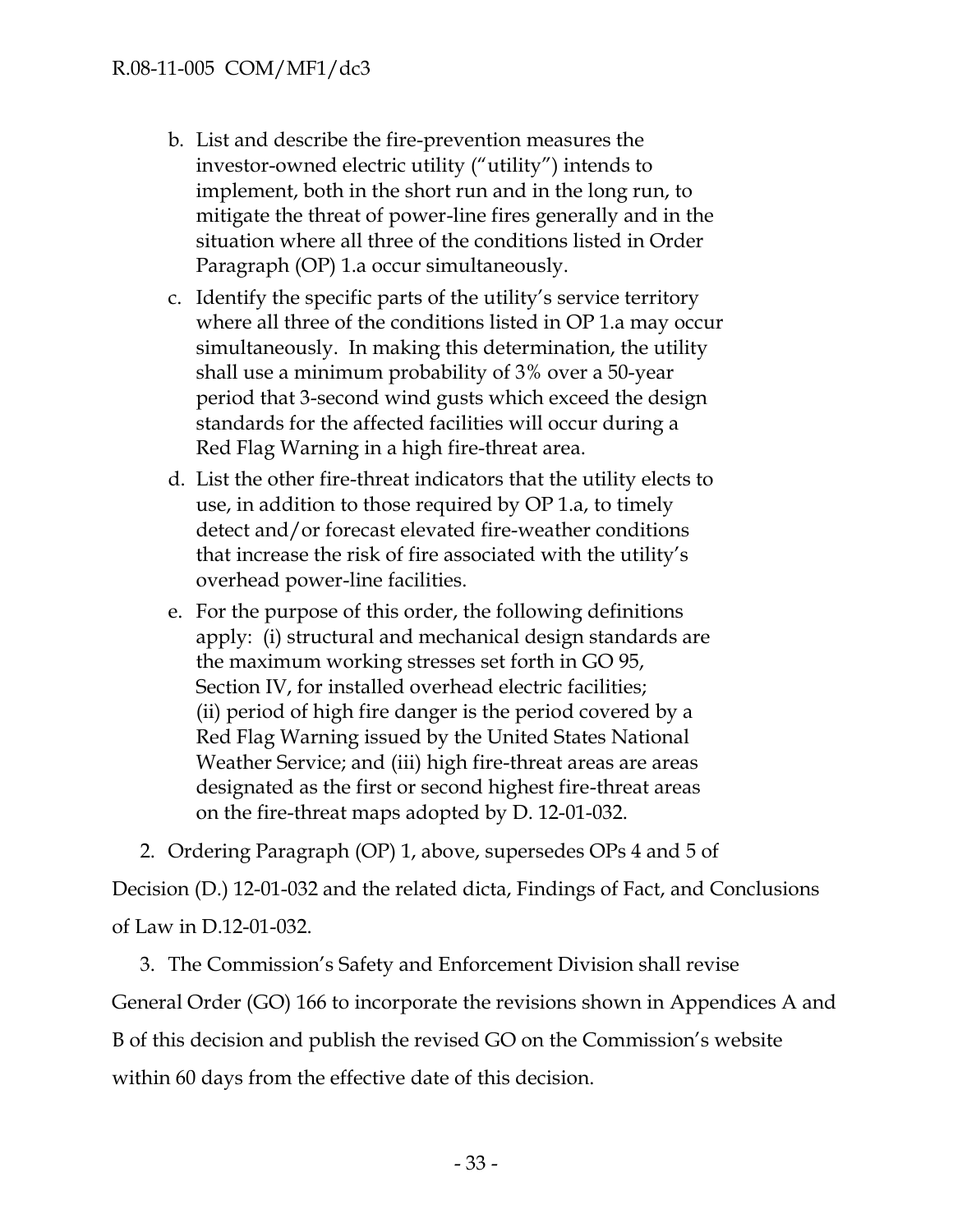4. The Fire Prevention Plans that are submitted to the California Public Utility Commission pursuant to Decision 12-01-032 and General Order (GO) 166 shall incorporate the modifications to GO 166 adopted by today's decision.

5. The petition to modify Decision 12-01-032 that was filed jointly by Bear Valley Electric Service, Pacific Gas and Electric Company, and Southern California Edison Company is granted to the extent set forth in the previous Ordering Paragraphs. The petition is denied in all other respects.

6. Rulemaking 08-11-005 remains open to address all remaining issues within the scope of Phase 3, Track 3 of this proceeding.

This order is effective today.

Dated May 15, 2014, at San Francisco, California.

MICHAEL R. PEEVEY President MICHEL PETER FLORIO CATHERINE J.K. SANDOVAL CARLA J. PETERMAN MICHAEL PICKER Commissioners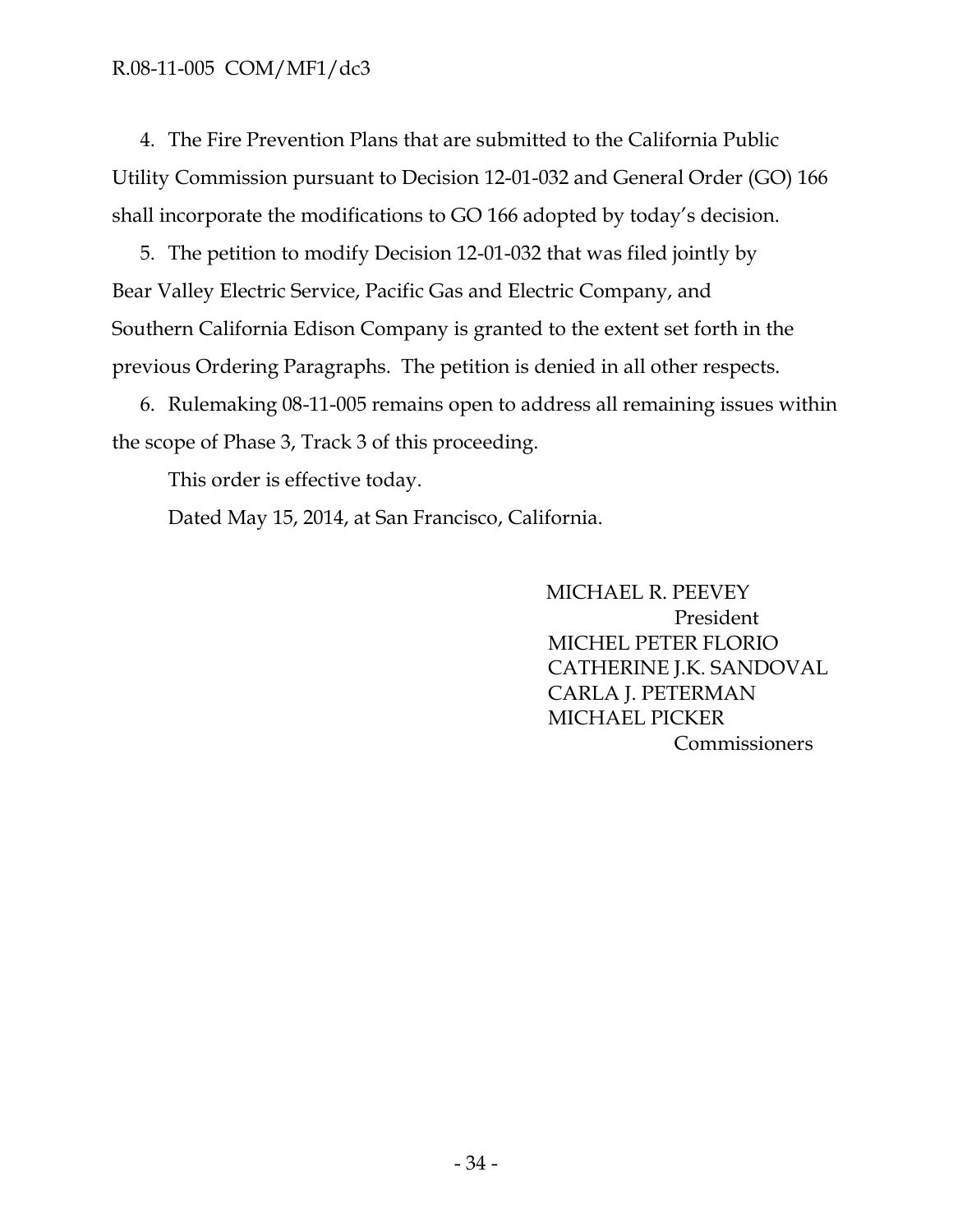# **Appendix A: Redline Revisions to General Order 166**

The adopted revisions to General Order 166 are shown below in redline form (i.e., with strikeout and underline).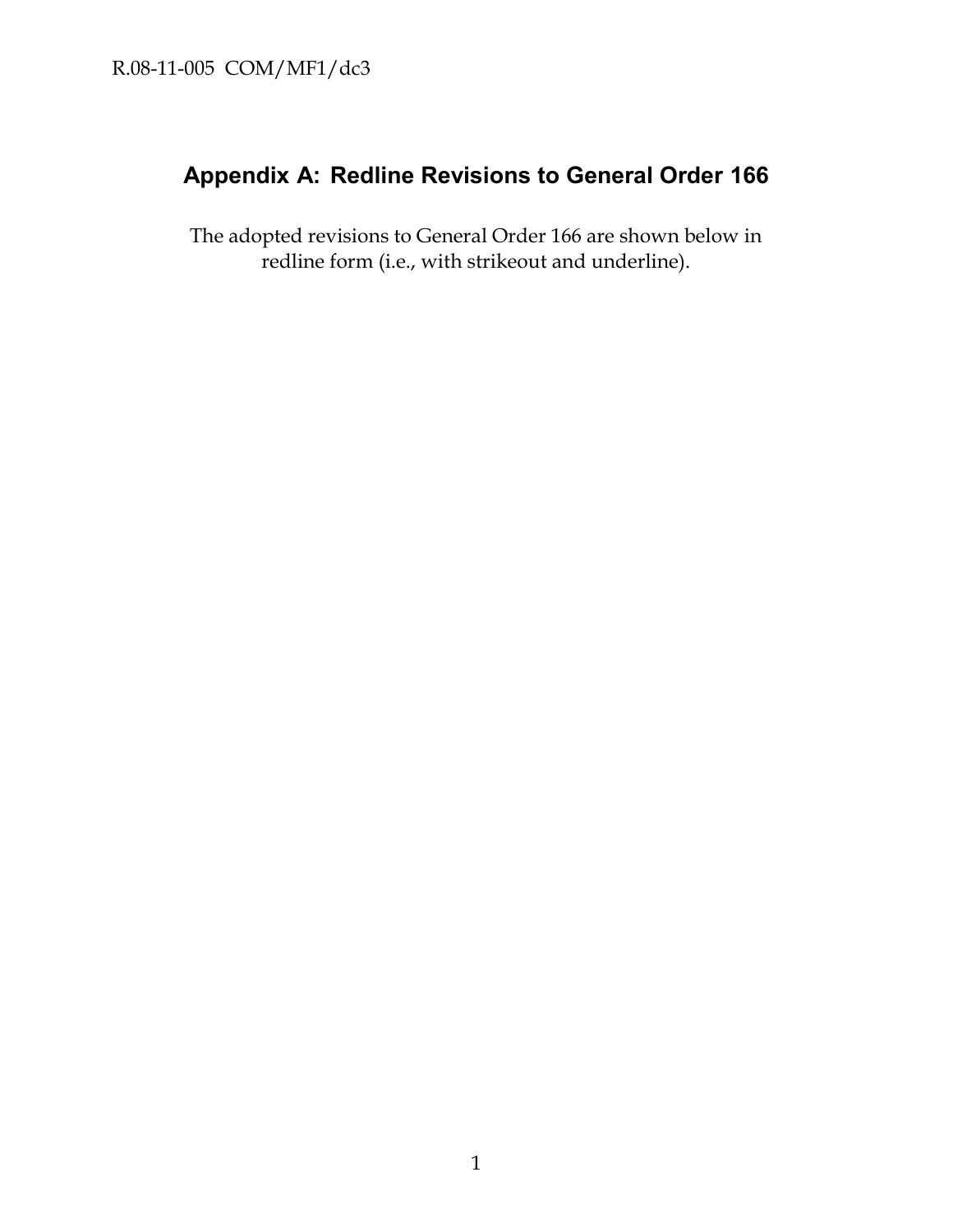### **General Order (GO) 166, Standard 1.E Adopted Revisions Shown with Strikethrough and Underline**

**GO 166 at Page 1: \_\_\_\_\_\_\_\_\_\_\_\_\_\_\_\_\_\_\_\_\_\_\_\_\_\_\_\_\_\_\_\_\_\_\_\_\_\_\_\_\_\_\_\_\_\_\_\_\_\_\_\_\_\_\_\_\_\_\_\_\_\_\_\_\_\_\_\_\_\_\_\_\_\_\_\_\_\_**

> **Standards for Operation, Reliability, and Safety During Emergencies and Disasters**

**Adopted July 23, 1998. Effective July 23, 1998. (D.98-07-097 in R.96-11-004)** 

**Revised May 4, 2000 Effective May 4, 2000 (D.00-05-022 in R.96-11-004)**

**Revised January 12, 2012 Effective by January 12, 2012 (D.12-01-032 in R.08-11-005)**

**Revised [Month and Day], 2014 by D.14-XX-YYY in R.08-11-005 \_\_\_\_\_\_\_\_\_\_\_\_\_\_\_\_\_\_\_\_\_\_\_\_\_\_\_\_\_\_\_\_\_\_\_\_\_\_\_\_\_\_\_\_\_\_\_\_\_\_\_\_\_\_\_\_\_\_\_\_\_\_\_\_\_\_\_\_\_\_\_\_\_\_\_\_\_\_**

### **GO 166 at Page 6:**

### **E. Fire Prevention Plan**

Those investor-owned electric utilities identified below shall have a Fire-Prevention Plan that:

A. Lists and describes the measures the electric utility intends to implement, both in the short run and in the long run, to mitigate the threat of power-line fires ignitions generally and in the specific situations where all three of the following conditions occur simultaneously that meets all of the following criteria: (i) The force of 3-second wind gusts exceeds the structural or mechanical design standards for the affected overhead power-line facilities, maximum working stress specified in General Order 95, Section IV, for installed overhead electric facilities; (ii) these 3-second gusts occur during a period of high fire danger, the installed overhead electric facilities affected by these 3-second wind gusts are located in geographic areas designated as the first or second highest fire threat area on a fire-threat map adopted by the Commission in Rulemaking (R.) 08-11-005; and (iii) the affected facilities are located in a high fire-threat area the 3-second wind gusts occur at the time and place of a Red Flag Warning issued by United States National Weather Service. A utility's fire-prevention plan may address other situations than required by this General Order, but not in lieu of this General Order.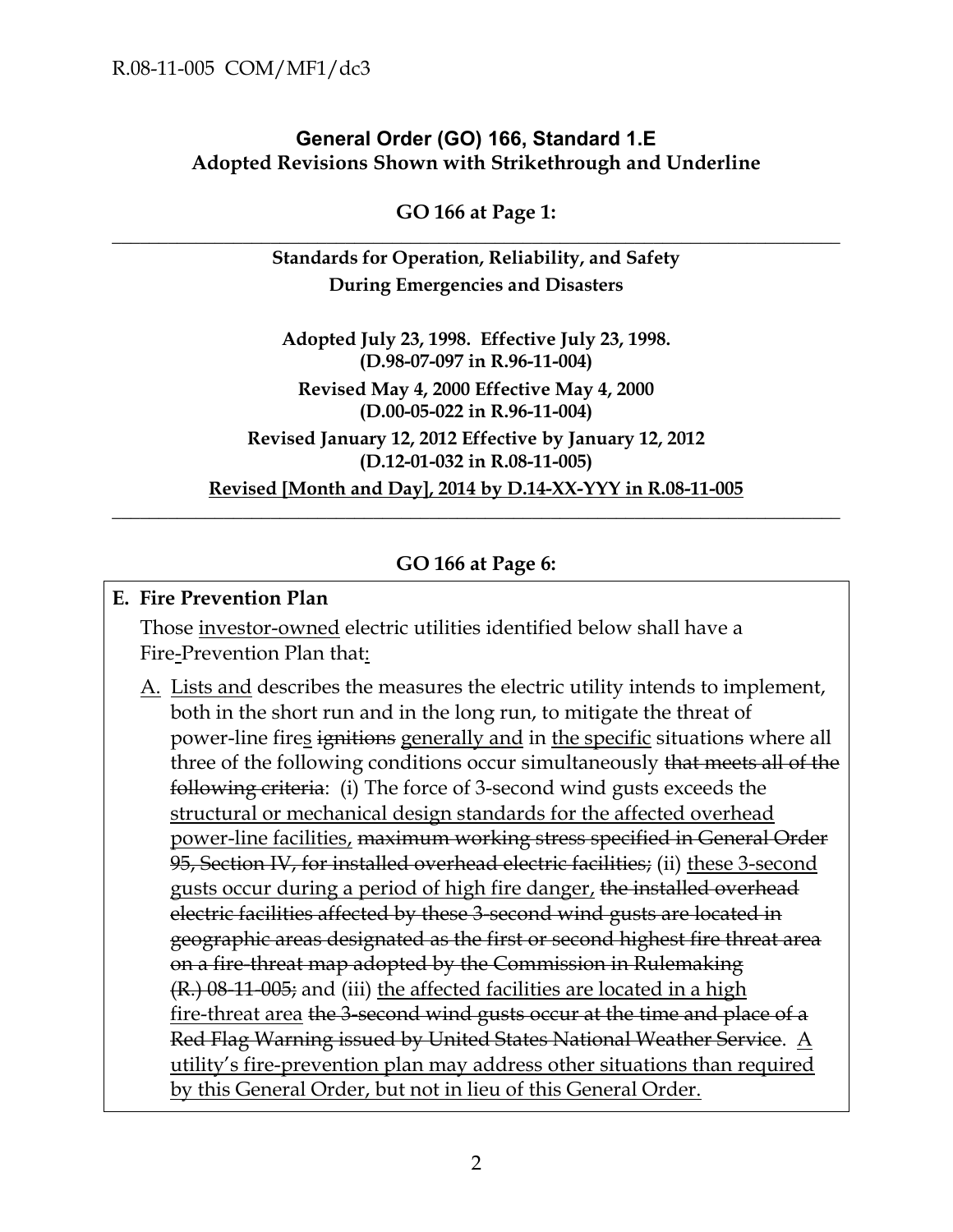- B. Identifies the specific parts of the electric utility's service territory where all three of the fire-weather conditions listed in Item A, above, may occur simultaneously. In making this determination, the utility shall use a minimum probability of 3% over a 50-year period that 3-second wind gusts which exceed the design standards for the affected facilities will occur during a Red Flag Warning in a high fire-threat area
- C. Lists the other fire-threat indicators that the utility elects to use, in addition to those required by Item A, above, to timely detect and/or forecast elevated fire-weather conditions that increase the risk of fire associated with overhead power-line facilities.
- D. For the purpose of this Standard, the following definitions apply: (i) Structural and mechanical design standards are the maximum working stresses set forth in General Order 95, Section IV, for installed overhead electric facilities; (ii) period of high fire danger is the period covered by a Red Flag Warning issued by the United States National Weather Service; and (iii) high fire-threat areas are areas designated as the first or second highest fire-threat areas on the fire-threat maps adopted by Decision 12-01-032.

The requirement to prepare a fire-prevention plan applies to:

(1) Investor-owned electric utilities in Imperial, Los Angeles, Orange, Riverside, Santa Barbara, San Bernardino, San Diego, and Ventura counties; and (2) investor-owned electric utilities in all other counties with overhead electric facilities located in areas of high fire risk as determined by such utilities in accordance with Decision 12-01-032 issued in Phase 2 of R. Rulemaking 08-11-005.

**(END OF APPENDIX A)**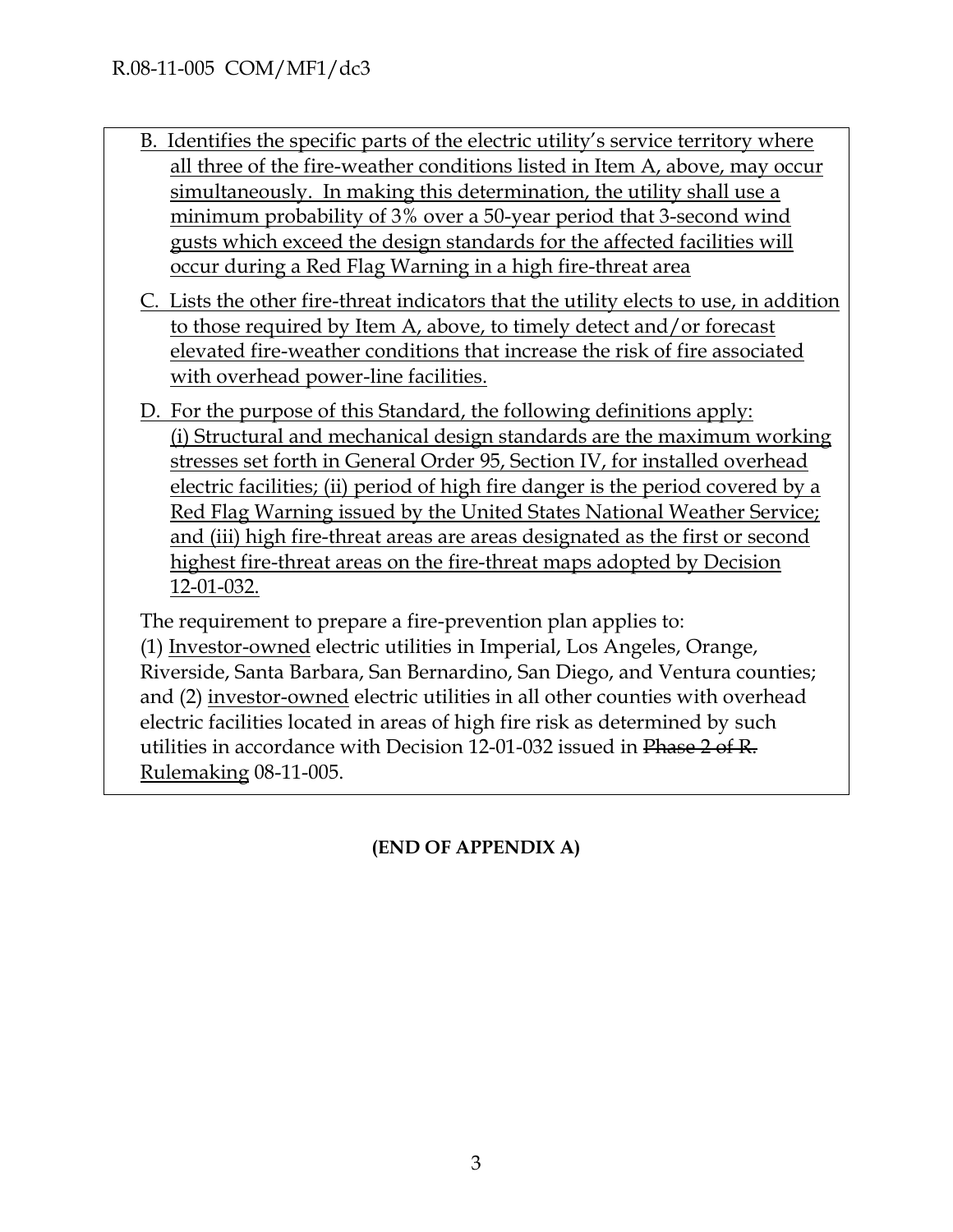# **Appendix B: Revised General Order 166**

Standard 1.E of General Order 166, as revised by today's decision, is shown below in its final form.